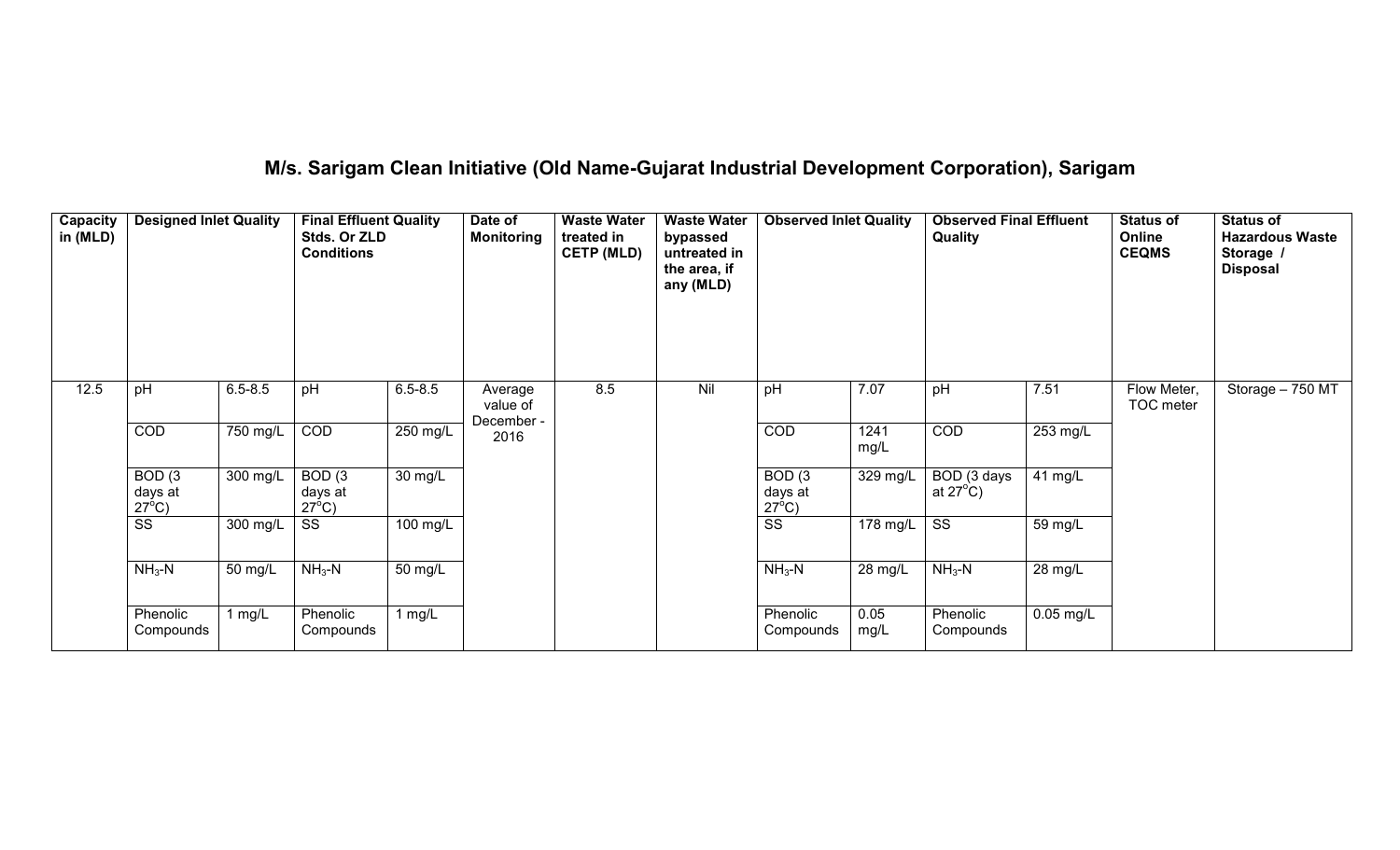### **M/s. Vapi Waste & Effluent Management Co. Ltd, Vapi**

| Capacity<br>in (MLD) | <b>Designed Inlet Quality</b> |              | <b>Final Effluent Quality</b><br>Stds. Or ZLD<br><b>Conditions</b> |             | Date of<br><b>Monitoring</b>      | <b>Waste Water</b><br>treated in<br><b>CETP (MLD)</b> | <b>Waste Water</b><br>bypassed<br>untreated in<br>the area, if<br>any (MLD) | <b>Observed Inlet Quality</b> |             | <b>Observed Final Effluent</b><br>Quality |             | <b>Status of</b><br>Online<br><b>CEQMS</b> | <b>Status of</b><br><b>Hazardous Waste</b><br>Storage /<br><b>Disposal</b> |
|----------------------|-------------------------------|--------------|--------------------------------------------------------------------|-------------|-----------------------------------|-------------------------------------------------------|-----------------------------------------------------------------------------|-------------------------------|-------------|-------------------------------------------|-------------|--------------------------------------------|----------------------------------------------------------------------------|
| 55                   | pH                            | $6.5 - 8.5$  | pH                                                                 | $6.5 - 8.5$ | Average<br>value of<br>December - | 55                                                    | Nil                                                                         | pH                            | 7.81        | pH                                        | 7.26        | pH, Flow<br>Meter, TOC &<br>DO Meter       | Storage - 4000 MT                                                          |
|                      | <b>COD</b>                    | 1000<br>mg/L | COD                                                                | $250$ mg/L  | 2016                              |                                                       |                                                                             | COD                           | 1034 mg/L   | COD                                       | $260$ mg/L  |                                            |                                                                            |
|                      | <b>BOD</b>                    | 400 mg/L     | <b>BOD</b>                                                         | 30 mg/L     |                                   |                                                       |                                                                             | <b>BOD</b>                    | $300$ mg/L  | <b>BOD</b>                                | 28 mg/L     |                                            |                                                                            |
|                      | $\overline{\text{ss}}$        | 300 mg/L     | $\overline{\text{SS}}$                                             | 100 mg/L    |                                   |                                                       |                                                                             | $\overline{\text{ss}}$        | 200 mg/L    | $\overline{\text{ss}}$                    | 83 mg/L     |                                            |                                                                            |
|                      | $NH3-N$                       | 50 mg/L      | $NH3-N$                                                            | 50 mg/L     |                                   |                                                       |                                                                             | $NH3-N$                       | 53 mg/L     | $NH3-N$                                   | 45 mg/L     |                                            |                                                                            |
|                      | Phenolic<br>Compounds         | 1 $mg/L$     | Phenolic<br>Compounds                                              | 1 $mg/L$    |                                   |                                                       |                                                                             | Phenolic<br>Compounds         | $0.24$ mg/L | Phenolic<br>Compounds                     | $0.23$ mg/L |                                            |                                                                            |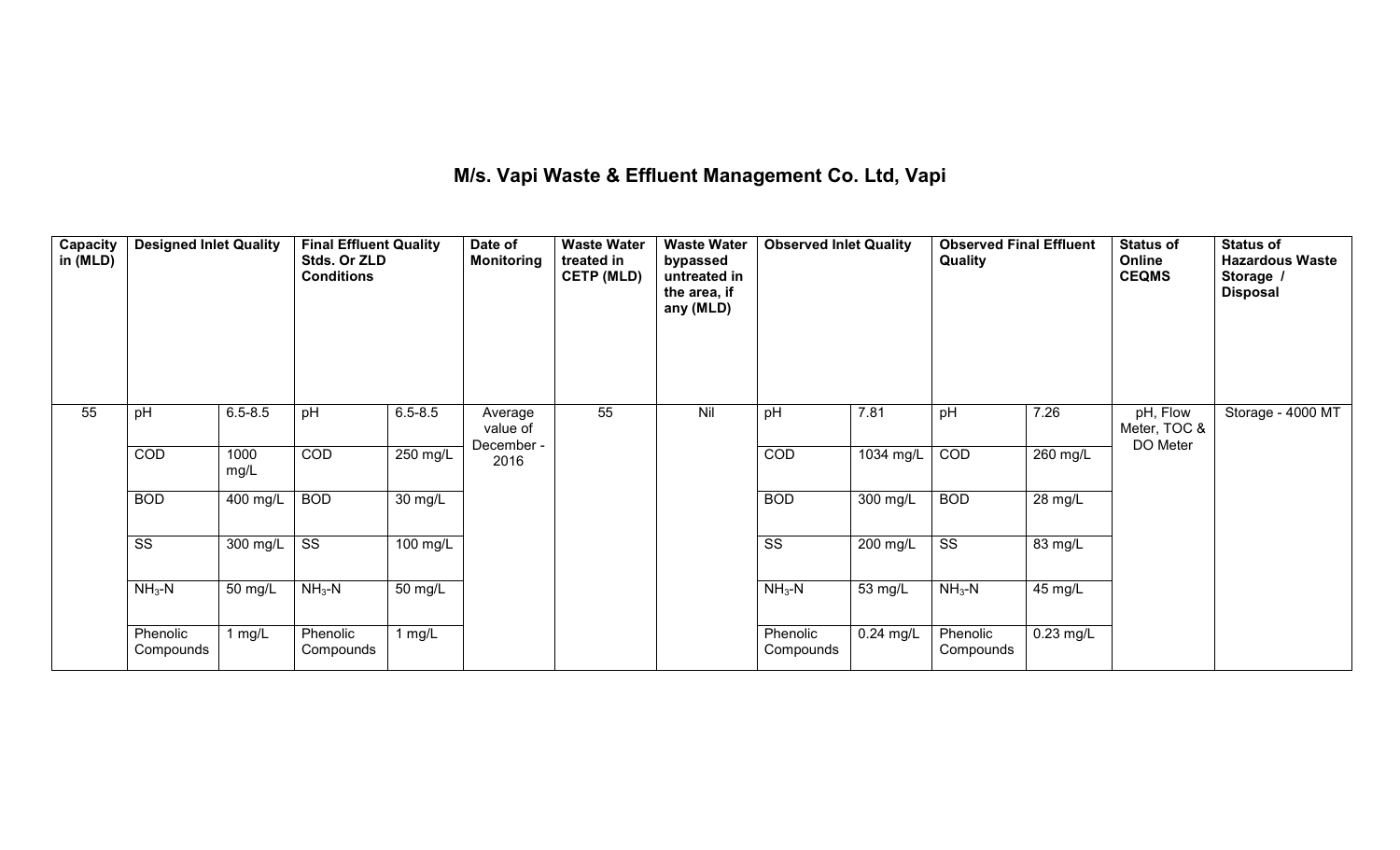# **M/s. Sachin Infra Environment Ltd., GIDC-Sachin, Surat**

| Capacity<br>in (MLD) | <b>Designed Inlet Quality</b> |                  | <b>Final Effluent Quality</b><br>Stds. Or ZLD<br><b>Conditions</b> |                      | Date of<br><b>Monitoring</b> | <b>Waste Water</b><br>treated in<br><b>CETP (MLD)</b> | <b>Waste Water</b><br>bypassed<br>untreated in<br>the area, if<br>any (MLD) | <b>Observed Inlet Quality</b> |             | <b>Observed Final Effluent</b><br>Quality |                       | <b>Status of</b><br>Online<br><b>CEQMS</b> | <b>Status of</b><br><b>Hazardous Waste</b><br>Storage /<br><b>Disposal</b> |
|----------------------|-------------------------------|------------------|--------------------------------------------------------------------|----------------------|------------------------------|-------------------------------------------------------|-----------------------------------------------------------------------------|-------------------------------|-------------|-------------------------------------------|-----------------------|--------------------------------------------|----------------------------------------------------------------------------|
| 50                   | pH                            | Not<br>Furnished | pH                                                                 | $6.5 - 8.5$          | Average<br>value of          | 40                                                    | Nil                                                                         | pH                            | 6.70        | pH                                        | 7.53                  | Flow Meter,<br><b>TOC</b>                  | Storage - 450 MT                                                           |
|                      | COD                           | 1000<br>mg/L     | COD                                                                | $250$ mg/L           | December -<br>2016           |                                                       |                                                                             | COD                           | 1709 mg/L   | COD                                       | 584 mg/L              |                                            | Disposal - 24 MT                                                           |
|                      | <b>BOD</b>                    | $400$ mg/L       | <b>BOD</b>                                                         | 30 mg/L              |                              |                                                       |                                                                             | <b>BOD</b>                    | 548 mg/L    | <b>BOD</b>                                | $\overline{120}$ mg/L |                                            |                                                                            |
|                      | SS                            | 300 mg/L         | SS                                                                 | 100 mg/L             |                              |                                                       |                                                                             | SS                            | 388 mg/L    | $\overline{\text{SS}}$                    | 40 mg/L               |                                            |                                                                            |
|                      | $NH3-N$                       | 50 mg/L          | $NH3-N$                                                            | 50 mg/L              |                              |                                                       |                                                                             | $NH3-N$                       | 9 mg/L      | $NH3-N$                                   | 5 mg/L                |                                            |                                                                            |
|                      | Phenolic<br>Compounds         | 1 $mg/L$         | Phenolic<br>Compounds                                              | $\overline{01}$ mg/L |                              |                                                       |                                                                             | Phenolic<br>Compounds         | $0.18$ mg/L | Phenolic<br>Compounds                     | $0.14$ mg/L           |                                            |                                                                            |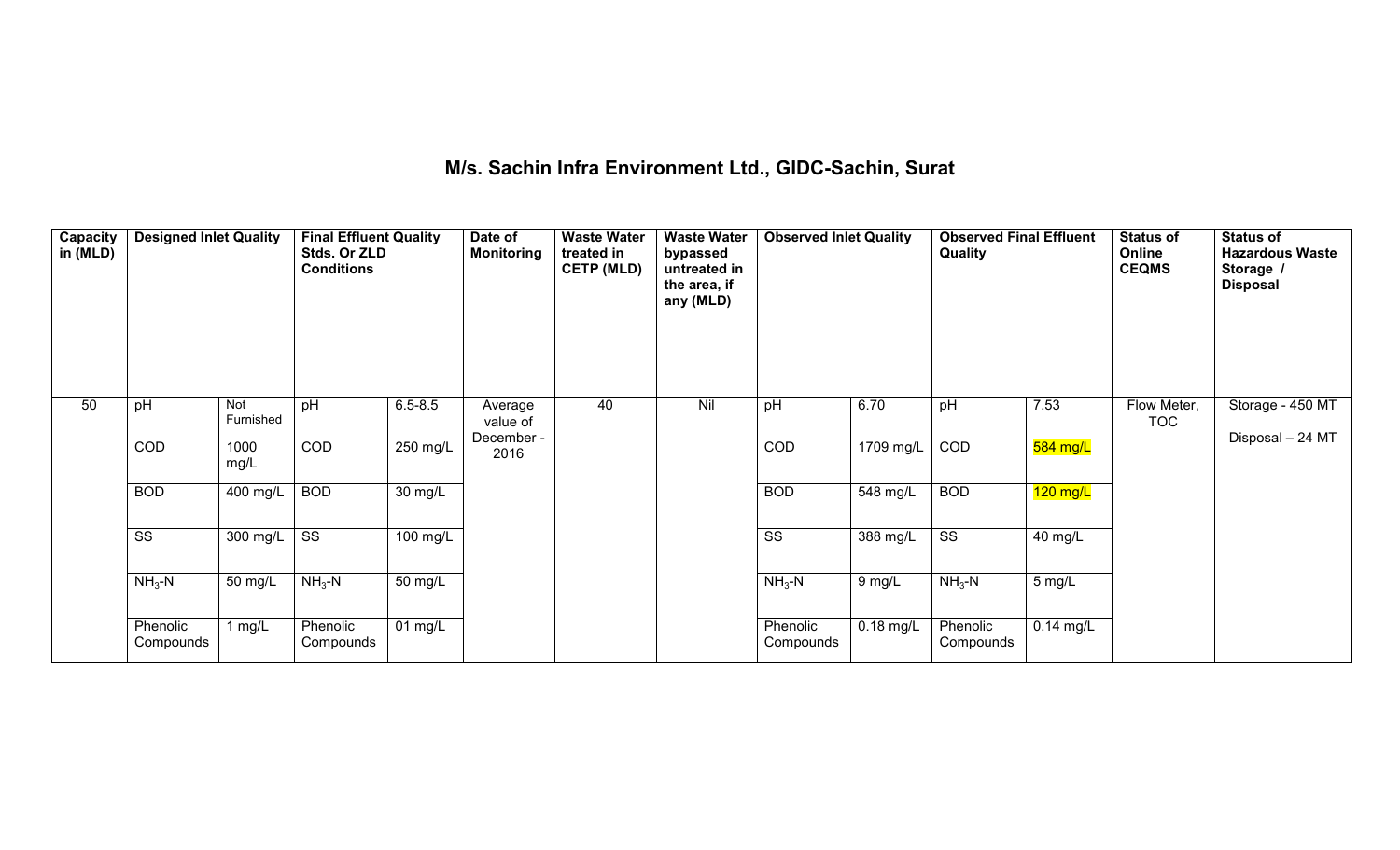### **M/s. Globe Enviro Care Ltd. [chemical units], GIDC-Sachin, Surat**

| Capacity<br>in (MLD) | <b>Designed Inlet Quality</b> |              | <b>Final Effluent Quality</b><br>Stds. Or ZLD<br><b>Conditions</b> |                      | Date of<br><b>Monitoring</b>      | <b>Waste Water</b><br>treated in<br><b>CETP (MLD)</b> | <b>Waste Water</b><br>bypassed<br>untreated in<br>the area, if<br>any (MLD) | <b>Observed Inlet Quality</b> |                       | <b>Observed Final Effluent</b><br>Quality |             | <b>Status of</b><br>Online<br><b>CEQMS</b> | <b>Status of</b><br><b>Hazardous Waste</b><br>Storage /<br><b>Disposal</b> |
|----------------------|-------------------------------|--------------|--------------------------------------------------------------------|----------------------|-----------------------------------|-------------------------------------------------------|-----------------------------------------------------------------------------|-------------------------------|-----------------------|-------------------------------------------|-------------|--------------------------------------------|----------------------------------------------------------------------------|
| 0.50                 | pH                            | 6.5 to 8.5   | pH                                                                 | 6.5 to 8.5           | Average<br>value of<br>December - | 0.35                                                  | Nil                                                                         | pH                            | 7.18                  | pH                                        | 7.41        | Flow Meter,<br>TOC, pH,<br><b>TSS</b>      | Storage - 25 MT                                                            |
|                      | COD                           | 4000<br>mg/L | COD                                                                | 250 mg/L             | 2016                              |                                                       |                                                                             | COD                           | 2148 mg/L             | COD                                       | 968 mg/L    |                                            |                                                                            |
|                      | <b>BOD</b>                    | 1500<br>mg/L | <b>BOD</b>                                                         | $\overline{30}$ mg/L |                                   |                                                       |                                                                             | <b>BOD</b>                    | $\overline{675}$ mg/L | <b>BOD</b>                                | $219$ mg/L  |                                            |                                                                            |
|                      | $\overline{\text{SS}}$        | 300 mg/L     | $\overline{\text{ss}}$                                             | $100$ mg/L           |                                   |                                                       |                                                                             | $\overline{\text{ss}}$        | $88 \text{ mg/L}$     | $\overline{\text{ss}}$                    | 62 mg/L     |                                            |                                                                            |
|                      | $NH3-N$                       |              | $NH3-N$                                                            | 50 mg/L              |                                   |                                                       |                                                                             | $NH3-N$                       | $12 \text{ mg/L}$     | $NH3-N$                                   | 18 mg/L     |                                            |                                                                            |
|                      | Phenolic<br>Compounds         |              | Phenolic<br>Compounds                                              | 1 $mg/L$             |                                   |                                                       |                                                                             | Phenolic<br>Compounds         | $0.12$ mg/L           | Phenolic<br>Compounds                     | $0.18$ mg/L |                                            |                                                                            |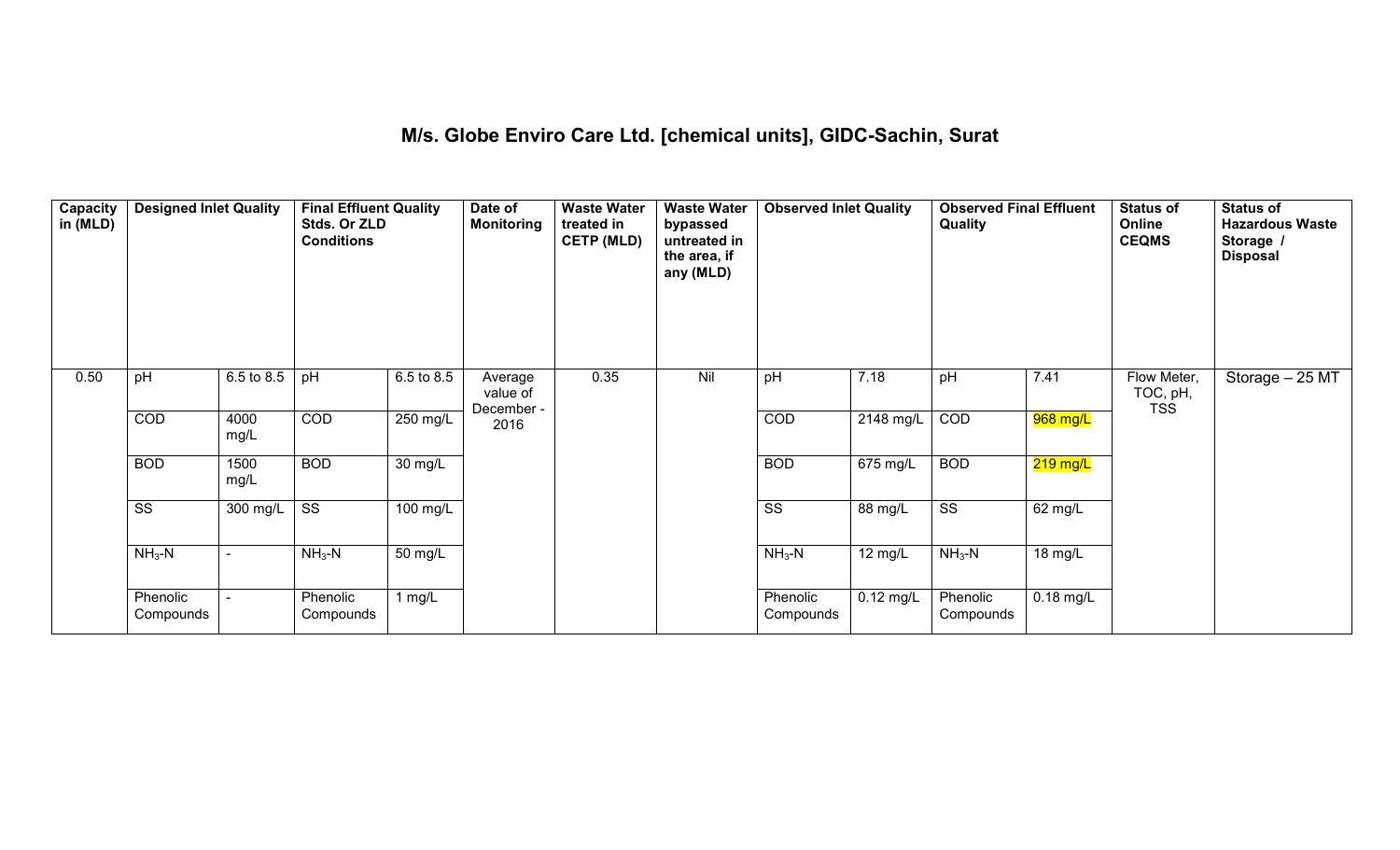## **M/s. Pandesara Infrastructure Ltd., GIDC-Pandesara, Surat**

| Capacity<br>in (MLD) | <b>Designed Inlet Quality</b> |                       | <b>Final Effluent Quality</b><br>Stds. Or ZLD<br><b>Conditions</b> |                      | Date of<br><b>Monitoring</b>      | <b>Waste Water</b><br>treated in<br><b>CETP (MLD)</b> | <b>Waste Water</b><br>bypassed<br>untreated in<br>the area, if<br>any (MLD) | <b>Observed Inlet Quality</b> |           | <b>Observed Final Effluent</b><br>Quality |                      | <b>Status of</b><br>Online<br><b>CEQMS</b> | <b>Status of</b><br><b>Hazardous Waste</b><br>Storage /<br><b>Disposal</b> |
|----------------------|-------------------------------|-----------------------|--------------------------------------------------------------------|----------------------|-----------------------------------|-------------------------------------------------------|-----------------------------------------------------------------------------|-------------------------------|-----------|-------------------------------------------|----------------------|--------------------------------------------|----------------------------------------------------------------------------|
| 100                  | pH                            | $6.5 - 8.5$           | pH                                                                 | $6.5 - 8.5$          | Average<br>value of<br>December - | 88                                                    | Nil                                                                         | pH                            | 7.29      | pH                                        | 7.50                 | Flow Meter,<br><b>TOC</b>                  | Disposal - 1414<br><b>MT</b>                                               |
|                      | COD                           | 1000<br>mg/L          | COD                                                                | 250 mg/L             | 2016                              |                                                       |                                                                             | COD                           | 1646 mg/L | COD                                       | 265 mg/L             |                                            |                                                                            |
|                      | <b>BOD</b>                    | 400 mg/L              | <b>BOD</b>                                                         | $\overline{30}$ mg/L |                                   |                                                       |                                                                             | <b>BOD</b>                    | 533 mg/L  | <b>BOD</b>                                | <mark>65 mg/L</mark> |                                            |                                                                            |
|                      | $\overline{\text{ss}}$        | 300 mg/L              | $\overline{\text{ss}}$                                             | 100 mg/L             |                                   |                                                       |                                                                             | $\overline{\text{SS}}$        | 232 mg/L  | $\overline{\text{ss}}$                    | 32 mg/L              |                                            |                                                                            |
|                      | $NH3-N$                       | 50 mg/L               | $NH3-N$                                                            | 50 mg/L              |                                   |                                                       |                                                                             | $NH3-N$                       | 26 mg/L   | $NH3-N$                                   | 11 $mg/L$            |                                            |                                                                            |
|                      | Phenolic<br>Compounds         | $\overline{0}$ 1 mg/L | Phenolic<br>Compounds                                              | $01$ mg/L            |                                   |                                                       |                                                                             | Phenolic<br>Compounds         | 1.27 mg/L | Phenolic<br>Compounds                     | $0.33$ mg/L          |                                            |                                                                            |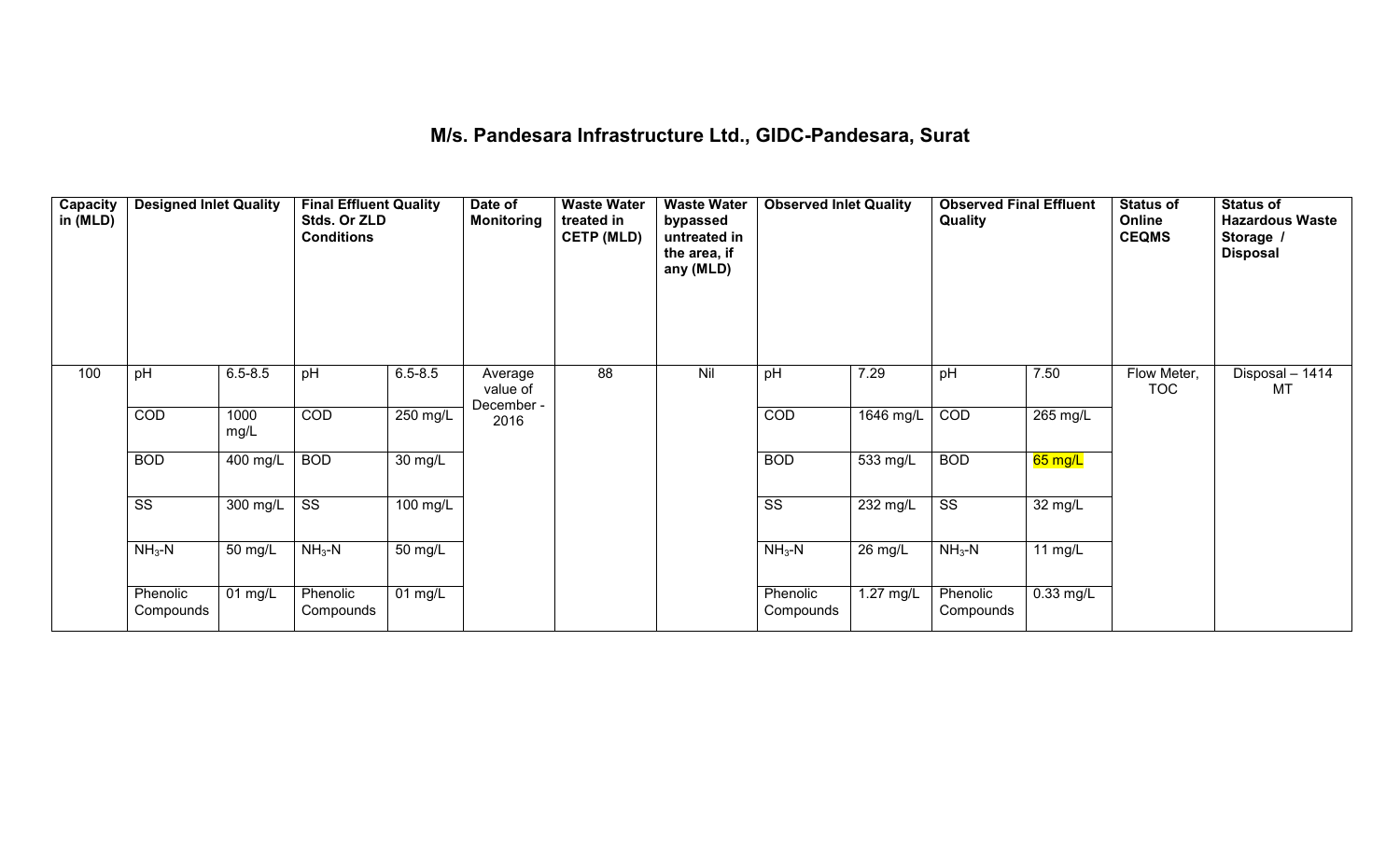#### **M/s. Palsana Enviro Protection Ltd., (PEPL), Kadodara, Surat**

| Capacity<br>in (MLD) | <b>Designed Inlet Quality</b> |              | <b>Final Effluent Quality</b><br>Stds. Or ZLD<br><b>Conditions</b> |                   | Date of<br><b>Monitoring</b>      | <b>Waste Water</b><br>treated in<br><b>CETP (MLD)</b> | <b>Waste Water</b><br>bypassed<br>untreated in<br>the area, if<br>any (MLD) | <b>Observed Inlet Quality</b> |                          | <b>Observed Final Effluent</b><br>Quality |                          | <b>Status of</b><br>Online<br><b>CEQMS</b> | <b>Status of</b><br><b>Hazardous Waste</b><br>Storage /<br><b>Disposal</b> |
|----------------------|-------------------------------|--------------|--------------------------------------------------------------------|-------------------|-----------------------------------|-------------------------------------------------------|-----------------------------------------------------------------------------|-------------------------------|--------------------------|-------------------------------------------|--------------------------|--------------------------------------------|----------------------------------------------------------------------------|
| 100                  | pH                            | 6.5 to 8.5   | pH                                                                 | 6.5 to 8.5        | Average<br>value of<br>December - | 95                                                    | Nil                                                                         | pH                            | 7.35                     | pH                                        | 7.69                     | pH, Flow<br>Meter, TOC                     | Storage - 2660<br><b>MT</b>                                                |
|                      | COD                           | 1000<br>mg/L | COD                                                                | 250 mg/L          | 2016                              |                                                       |                                                                             | COD                           | 666 mg/L                 | COD                                       | 204 mg/L                 |                                            |                                                                            |
|                      | <b>BOD</b>                    | 400 mg/L     | <b>BOD</b>                                                         | $30 \text{ mg/L}$ |                                   |                                                       |                                                                             | <b>BOD</b>                    | 186 mg/L                 | <b>BOD</b>                                | 56 mg/L                  |                                            |                                                                            |
|                      | $\overline{\text{SS}}$        | 300 mg/L     | $\overline{\text{ss}}$                                             | $100$ mg/L        |                                   |                                                       |                                                                             | $\overline{\text{ss}}$        | $178 \text{ mg/L}$       | $\overline{\text{ss}}$                    | 66 mg/L                  |                                            |                                                                            |
|                      | $NH3-N$                       |              | $NH3-N$                                                            | 50 mg/L           |                                   |                                                       |                                                                             | $NH3-N$                       | $\overline{\phantom{0}}$ | $NH3-N$                                   | $\overline{\phantom{a}}$ |                                            |                                                                            |
|                      | Phenolic<br>Compounds         |              | Phenolic<br>Compounds                                              | 1 $mg/L$          |                                   |                                                       |                                                                             | Phenolic<br>Compounds         | 0.39 mg/L                | Phenolic<br>Compounds                     | $0.17 \text{ mg/L}$      |                                            |                                                                            |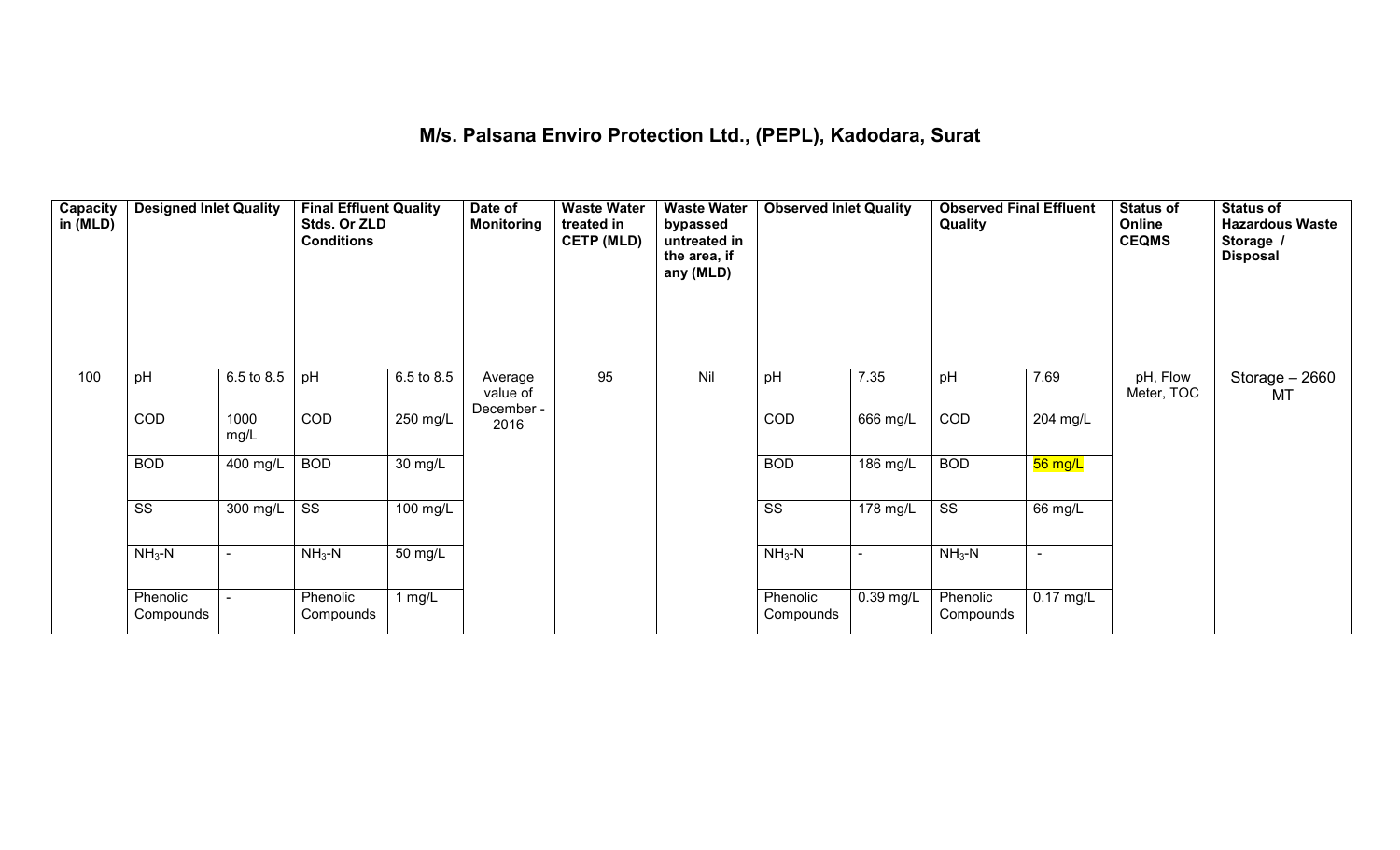#### **M/s. New Palsana Industrial Co. Op. Society Ltd., Palsana, Surat**

| Capacity<br>in (MLD) | <b>Designed Inlet Quality</b> |                       | <b>Final Effluent Quality</b><br>Stds. Or ZLD<br><b>Conditions</b> |                      | Date of<br><b>Monitoring</b>      | <b>Waste Water</b><br>treated in<br><b>CETP (MLD)</b> | <b>Waste Water</b><br>bypassed<br>untreated in<br>the area, if<br>any (MLD) | <b>Observed Inlet Quality</b> |                       | <b>Observed Final Effluent</b><br>Quality |            | <b>Status of</b><br>Online<br><b>CEQMS</b> | <b>Status of</b><br><b>Hazardous Waste</b><br>Storage /<br><b>Disposal</b> |
|----------------------|-------------------------------|-----------------------|--------------------------------------------------------------------|----------------------|-----------------------------------|-------------------------------------------------------|-----------------------------------------------------------------------------|-------------------------------|-----------------------|-------------------------------------------|------------|--------------------------------------------|----------------------------------------------------------------------------|
| 45                   | pH                            | $6.5 - 8.5$           | pH                                                                 | $6.5 - 8.5$          | Average<br>value of<br>December - | $\overline{22}$                                       | Nil                                                                         | pH                            | 7.68                  | pH                                        | 7.47       | pH, Flow<br>meter, MLSS<br>meter, DO       | Storage - 700 MT<br>Disposal - 28 MT                                       |
|                      | COD                           | 1000<br>mg/L          | COD                                                                | 100 mg/L             | 2016                              |                                                       |                                                                             | COD                           | 941 mg/L              | COD                                       | 200 mg/L   | meter                                      |                                                                            |
|                      | <b>BOD</b>                    | $\overline{400}$ mg/L | <b>BOD</b>                                                         | 30 mg/L              |                                   |                                                       |                                                                             | <b>BOD</b>                    | $305 \,\mathrm{mg/L}$ | <b>BOD</b>                                | 57 mg/L    |                                            |                                                                            |
|                      | $\overline{\text{SS}}$        | 300 mg/L              | $\overline{\text{SS}}$                                             | $\overline{50}$ mg/L |                                   |                                                       |                                                                             | $\overline{\text{ss}}$        | 244 mg/L              | $\overline{\text{ss}}$                    | 70 mg/L    |                                            |                                                                            |
|                      | $NH3-N$                       | 50 mg/L               | $NH3-N$                                                            | 50 mg/L              |                                   |                                                       |                                                                             | $NH3-N$                       | 4 mg/L                | $NH3-N$                                   | 2 mg/L     |                                            |                                                                            |
|                      | Phenolic<br>Compounds         | 1 $mg/L$              | Phenolic<br>Compounds                                              | 1 mg/L               |                                   |                                                       |                                                                             | Phenolic<br>Compounds         | $0.29$ mg/L           | Phenolic<br>Compounds                     | <b>BDL</b> |                                            |                                                                            |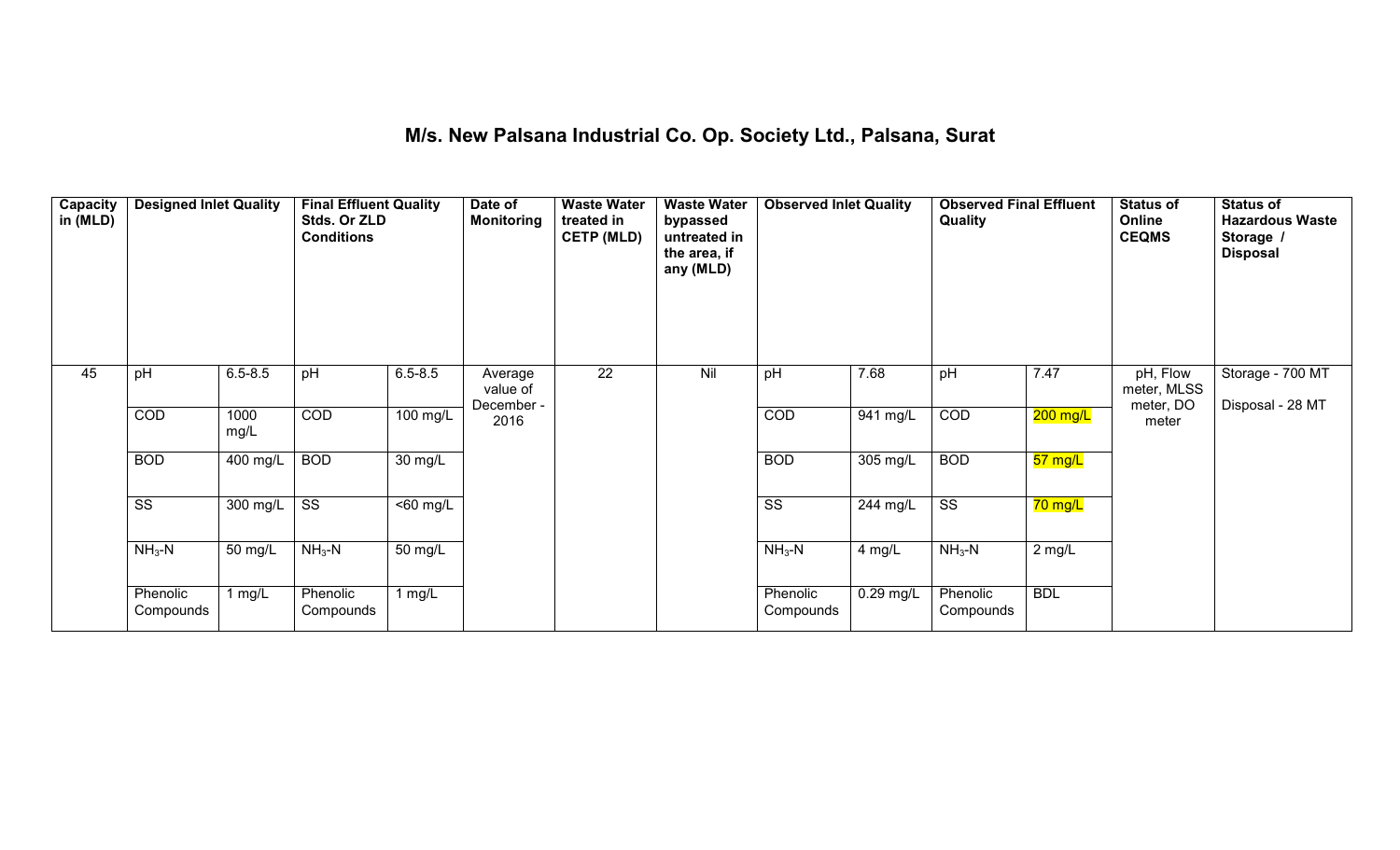## **M/s. Gujarat Eco Textile Park Pvt Ltd,Palsana, Surat**

| Capacity<br>in (MLD) | <b>Designed Inlet Quality</b> |                  | <b>Final Effluent Quality</b><br>Stds. Or ZLD<br><b>Conditions</b> |                      | Date of<br><b>Monitoring</b>      | <b>Waste Water</b><br>treated in<br><b>CETP (MLD)</b> | <b>Waste Water</b><br>bypassed<br>untreated in<br>the area, if<br>any (MLD) | <b>Observed Inlet Quality</b> |                       | <b>Observed Final Effluent</b><br>Quality |             | <b>Status of</b><br>Online<br><b>CEQMS</b> | <b>Status of</b><br><b>Hazardous Waste</b><br>Storage /<br><b>Disposal</b> |
|----------------------|-------------------------------|------------------|--------------------------------------------------------------------|----------------------|-----------------------------------|-------------------------------------------------------|-----------------------------------------------------------------------------|-------------------------------|-----------------------|-------------------------------------------|-------------|--------------------------------------------|----------------------------------------------------------------------------|
| 60                   | pH                            | Not<br>Furnished | pH                                                                 | 6.5 to 8.5           | Average<br>value of<br>December - | 35                                                    | Nil                                                                         | pH                            | 7.57                  | pH                                        | 7.99        | pH, Flow<br>Meter, COD<br>Meter            | Storage - 100 MT                                                           |
|                      | <b>COD</b>                    |                  | COD                                                                | 100 mg/L             | 2016                              |                                                       |                                                                             | COD                           | $\overline{823}$ mg/L | COD                                       | 278 mg/L    | including<br><b>TOC</b>                    |                                                                            |
|                      | <b>BOD</b>                    |                  | <b>BOD</b>                                                         | $30 \text{ mg/L}$    |                                   |                                                       |                                                                             | <b>BOD</b>                    | $250$ mg/L            | <b>BOD</b>                                | 81 mg/L     |                                            |                                                                            |
|                      | $\overline{\text{ss}}$        |                  | $\overline{\text{ss}}$                                             | $\overline{50}$ mg/L |                                   |                                                       |                                                                             | $\overline{\text{SS}}$        | $168$ mg/L            | $\overline{\text{SS}}$                    | 62 mg/L     |                                            |                                                                            |
|                      | $NH3-N$                       |                  | $NH3-N$                                                            | 50 mg/L              |                                   |                                                       |                                                                             | $NH3-N$                       | 3 mg/L                | $NH3-N$                                   | 2 mg/L      |                                            |                                                                            |
|                      | Phenolic<br>Compounds         |                  | Phenolic<br>Compounds                                              | 1 mg/L               |                                   |                                                       |                                                                             | Phenolic<br>Compounds         | 0.34 mg/L             | Phenolic<br>Compounds                     | $0.15$ mg/L |                                            |                                                                            |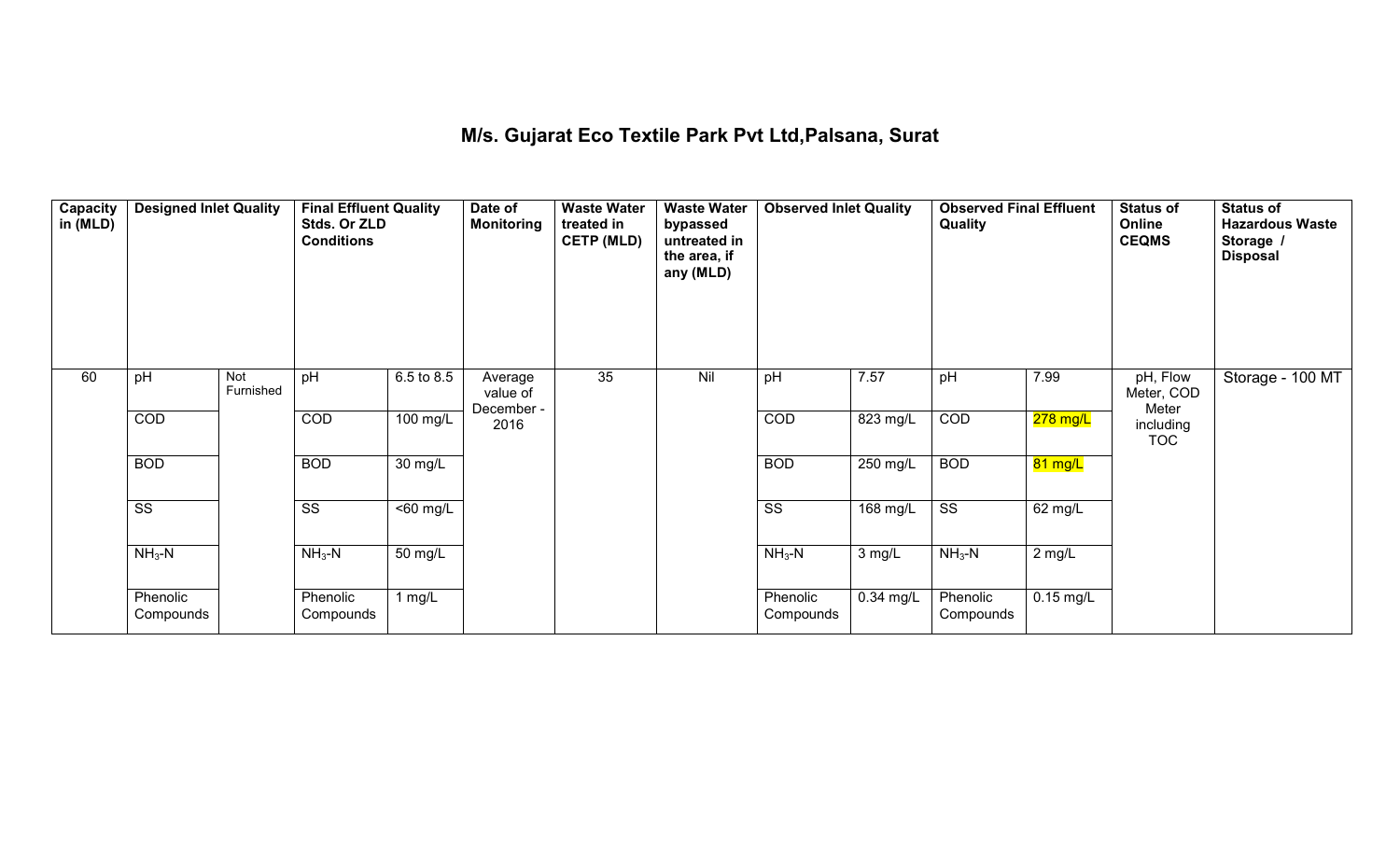#### **M/s. Fairdeal Textile Parks Pvt. Ltd, Kosamaba, Surat**

| Capacity<br>in (MLD) | <b>Designed Inlet Quality</b> |                  | <b>Final Effluent Quality</b><br>Stds. Or ZLD<br><b>Conditions</b> |                              | Date of<br><b>Monitoring</b>      | <b>Waste Water</b><br>treated in<br><b>CETP (MLD)</b> | <b>Waste Water</b><br>bypassed<br>untreated in<br>the area, if<br>any (MLD) | <b>Observed Inlet Quality</b> |                       | <b>Observed Final Effluent</b><br>Quality |                | <b>Status of</b><br>Online<br><b>CEQMS</b> | <b>Status of</b><br><b>Hazardous Waste</b><br>Storage /<br><b>Disposal</b> |
|----------------------|-------------------------------|------------------|--------------------------------------------------------------------|------------------------------|-----------------------------------|-------------------------------------------------------|-----------------------------------------------------------------------------|-------------------------------|-----------------------|-------------------------------------------|----------------|--------------------------------------------|----------------------------------------------------------------------------|
| 2.25                 | pH                            | Not<br>Furnished | pH                                                                 | 6.5 to 8.5                   | Average<br>value of<br>December - | 1.00                                                  | Nil                                                                         | pH                            | 7.17                  | pH                                        | 7.48           | pH, Flow<br>Meter, COD<br>Meter            | Storage - 3 MT                                                             |
|                      | COD                           |                  | COD                                                                | 100 mg/L                     | 2016                              |                                                       |                                                                             | COD                           | $\overline{764}$ mg/L | COD                                       | 175 mg/L       | including<br><b>TOC</b>                    |                                                                            |
|                      | <b>BOD</b>                    |                  | <b>BOD</b>                                                         | 30 mg/L                      |                                   |                                                       |                                                                             | <b>BOD</b>                    | 240 mg/L              | <b>BOD</b>                                | 50 mg/L        |                                            |                                                                            |
|                      | $\overline{\text{ss}}$        |                  | $\overline{\text{ss}}$                                             | $\overline{50 \text{ mg}}$ L |                                   |                                                       |                                                                             | $\overline{\text{ss}}$        | $\overline{92}$ mg/L  | $\overline{\text{ss}}$                    | 36 mg/L        |                                            |                                                                            |
|                      | $NH3-N$                       |                  | $NH3-N$                                                            | 50 mg/L                      |                                   |                                                       |                                                                             | $NH3-N$                       | $\blacksquare$        | $NH3-N$                                   | $\blacksquare$ |                                            |                                                                            |
|                      | Phenolic<br>Compounds         |                  | Phenolic<br>Compounds                                              | 1 mg/L                       |                                   |                                                       |                                                                             | Phenolic<br>Compounds         | $0.25$ mg/L           | Phenolic<br>Compounds                     | <b>BDL</b>     |                                            |                                                                            |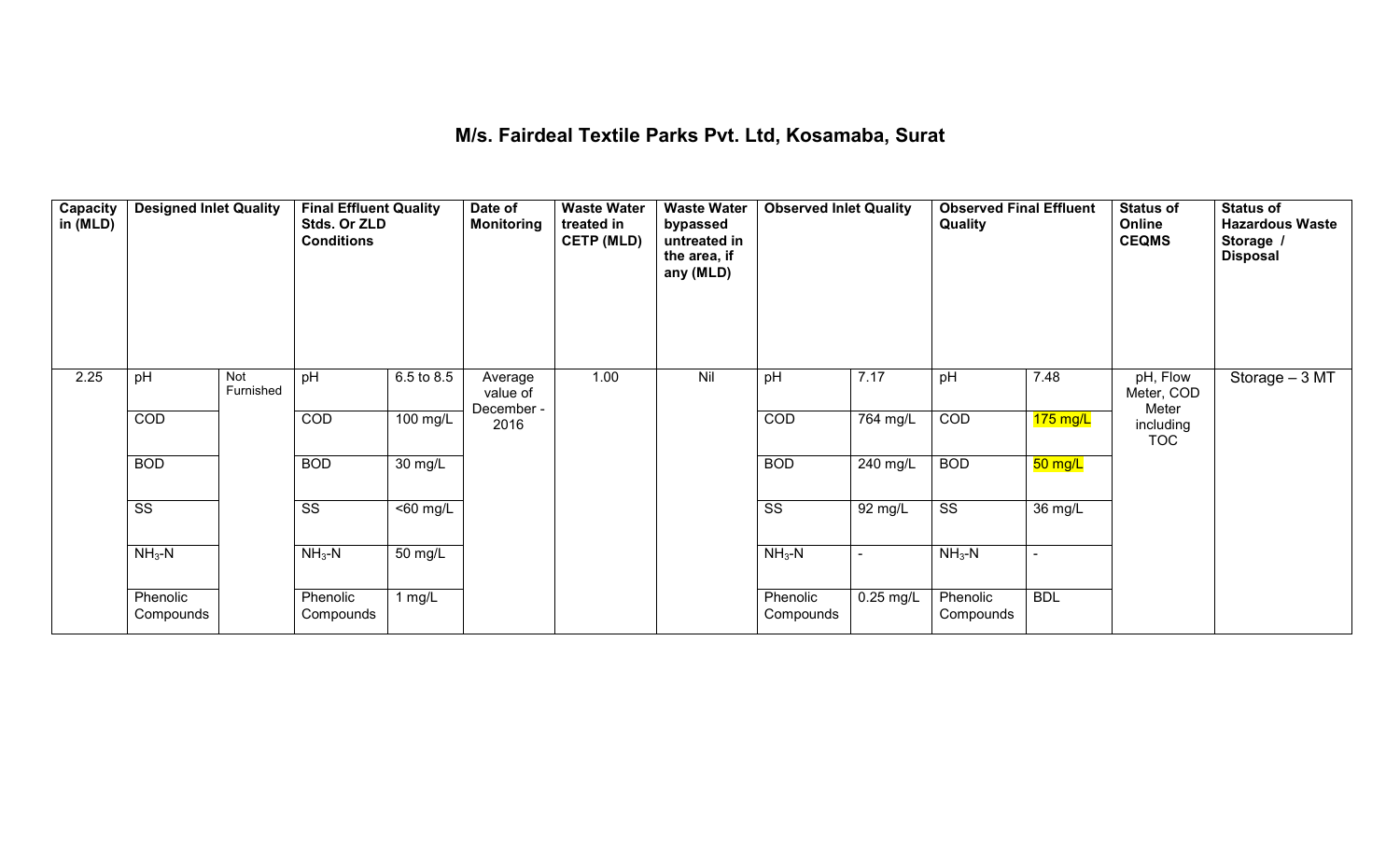## **M/s. Panoli Enviro Technology Ltd., GIDC-Panoil, Bharuch**

| Capacity<br>in (MLD) | <b>Designed Inlet Quality</b> |                  | <b>Final Effluent Quality</b><br>Stds. Or ZLD<br><b>Conditions</b> |                      | Date of<br><b>Monitoring</b>      | <b>Waste Water</b><br>treated in<br><b>CETP (MLD)</b> | <b>Waste Water</b><br>bypassed<br>untreated in<br>the area, if<br>any (MLD) | <b>Observed Inlet Quality</b> |           | <b>Observed Final Effluent</b><br>Quality |                    | <b>Status of</b><br>Online<br><b>CEQMS</b> | <b>Status of</b><br><b>Hazardous Waste</b><br>Storage /<br><b>Disposal</b> |
|----------------------|-------------------------------|------------------|--------------------------------------------------------------------|----------------------|-----------------------------------|-------------------------------------------------------|-----------------------------------------------------------------------------|-------------------------------|-----------|-------------------------------------------|--------------------|--------------------------------------------|----------------------------------------------------------------------------|
| 1.00                 | pH                            | Not<br>Furnished | pH                                                                 | $5.5 - 8.5$          | Average<br>value of<br>December - | 0.35                                                  | Nil                                                                         | pH                            | 7.42      | pH                                        | 7.70               | pH, Flow<br>Meter, TOC                     | Storage - 80 MT                                                            |
|                      | COD                           |                  | COD                                                                | 100 mg/L             | 2016                              |                                                       |                                                                             | COD                           | 176 mg/L  | COD                                       | 468 mg/L           |                                            | Disposal - 283<br>MT                                                       |
|                      | <b>BOD</b>                    |                  | <b>BOD</b>                                                         | $\overline{30}$ mg/L |                                   |                                                       |                                                                             | <b>BOD</b>                    | 530 mg/L  | <b>BOD</b>                                | $117 \text{ mg/L}$ |                                            |                                                                            |
|                      | $\overline{\text{SS}}$        |                  | $\overline{\text{SS}}$                                             | 100 mg/L             |                                   |                                                       |                                                                             | $\overline{\text{SS}}$        | 359 mg/L  | $\overline{\text{ss}}$                    | $176$ mg/L         |                                            |                                                                            |
|                      | $NH3-N$                       |                  | $NH3-N$                                                            | 50 mg/L              |                                   |                                                       |                                                                             | $NH3-N$                       | 59 mg/L   | $NH3-N$                                   | 41 mg/L            |                                            |                                                                            |
|                      | Phenolic<br>Compounds         |                  | Phenolic<br>Compounds                                              | 1 mg/L               |                                   |                                                       |                                                                             | Phenolic<br>Compounds         | 1.63 mg/L | Phenolic<br>Compounds                     | $1.14$ mg/L        |                                            |                                                                            |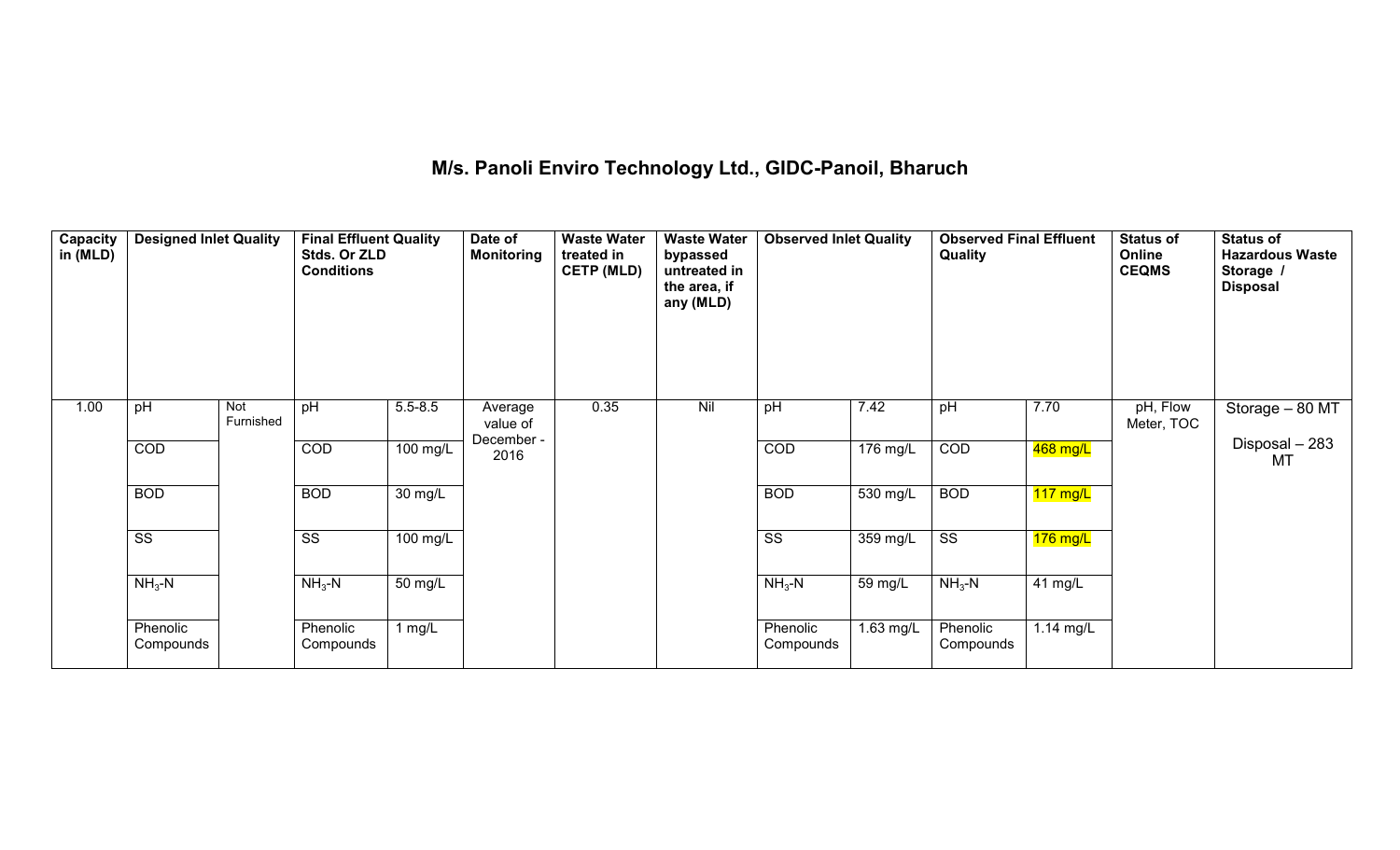### **M/s. Enviro Technology Ltd., GIDC-Ankleshwar, Bharuch**

| Capacity<br>in (MLD) | <b>Designed Inlet Quality</b>        |                  | <b>Final Effluent Quality</b><br>Stds. Or ZLD<br><b>Conditions</b> |                      | Date of<br><b>Monitoring</b> | <b>Waste Water</b><br>treated in<br><b>CETP (MLD)</b> | <b>Waste Water</b><br>bypassed<br>untreated in<br>the area, if<br>any (MLD) | <b>Observed Inlet Quality</b> |               | <b>Observed Final Effluent</b><br>Quality |            | <b>Status of</b><br>Online<br><b>CEQMS</b> | <b>Status of</b><br><b>Hazardous Waste</b><br>Storage /<br><b>Disposal</b> |
|----------------------|--------------------------------------|------------------|--------------------------------------------------------------------|----------------------|------------------------------|-------------------------------------------------------|-----------------------------------------------------------------------------|-------------------------------|---------------|-------------------------------------------|------------|--------------------------------------------|----------------------------------------------------------------------------|
| 1.80                 | pH                                   | Not<br>Furnished | pH                                                                 | $5.5 - 8.5$          | Average<br>value of          | 1.10                                                  | Nil                                                                         | pH                            | 1.37          | pH                                        | 6.98       |                                            | Storage - Nil                                                              |
|                      | COD                                  |                  | COD                                                                | 100 mg/L             | December -<br>2016           |                                                       |                                                                             | COD                           | 3005 mg/L     | COD                                       | $500$ mg/L |                                            |                                                                            |
|                      | BOD(3)<br>days at<br>$27^{\circ}$ C) |                  | BOD <sub>(3</sub><br>days at<br>$27^{\circ}$ C)                    | $\overline{30}$ mg/L |                              |                                                       |                                                                             | BOD(3)<br>days at             | $889$ mg/L    | BOD(3)<br>days at<br>$27^{\circ}$ C)      | 63 mg/L    |                                            |                                                                            |
|                      | $\overline{\text{SS}}$               |                  | $\overline{\text{ss}}$                                             | 100 mg/L             |                              |                                                       |                                                                             | <u>27<sup>6</sup>C)</u><br>SS | 442 mg/L      | $\overline{\text{ss}}$                    | $120$ mg/L |                                            |                                                                            |
|                      | $NH3-N$                              |                  | $NH3-N$                                                            | $\overline{50}$ mg/L |                              |                                                       |                                                                             | $NH3-N$                       | 59 mg/L       | $NH3-N$                                   | 34 mg/L    |                                            |                                                                            |
|                      | Phenolic<br>Compounds                |                  | Phenolic<br>Compounds                                              | 1 $mg/L$             |                              |                                                       |                                                                             | Phenolic<br>Compounds         | 10.36<br>mg/L | Phenolic<br>Compounds                     | 1.12 mg/L  |                                            |                                                                            |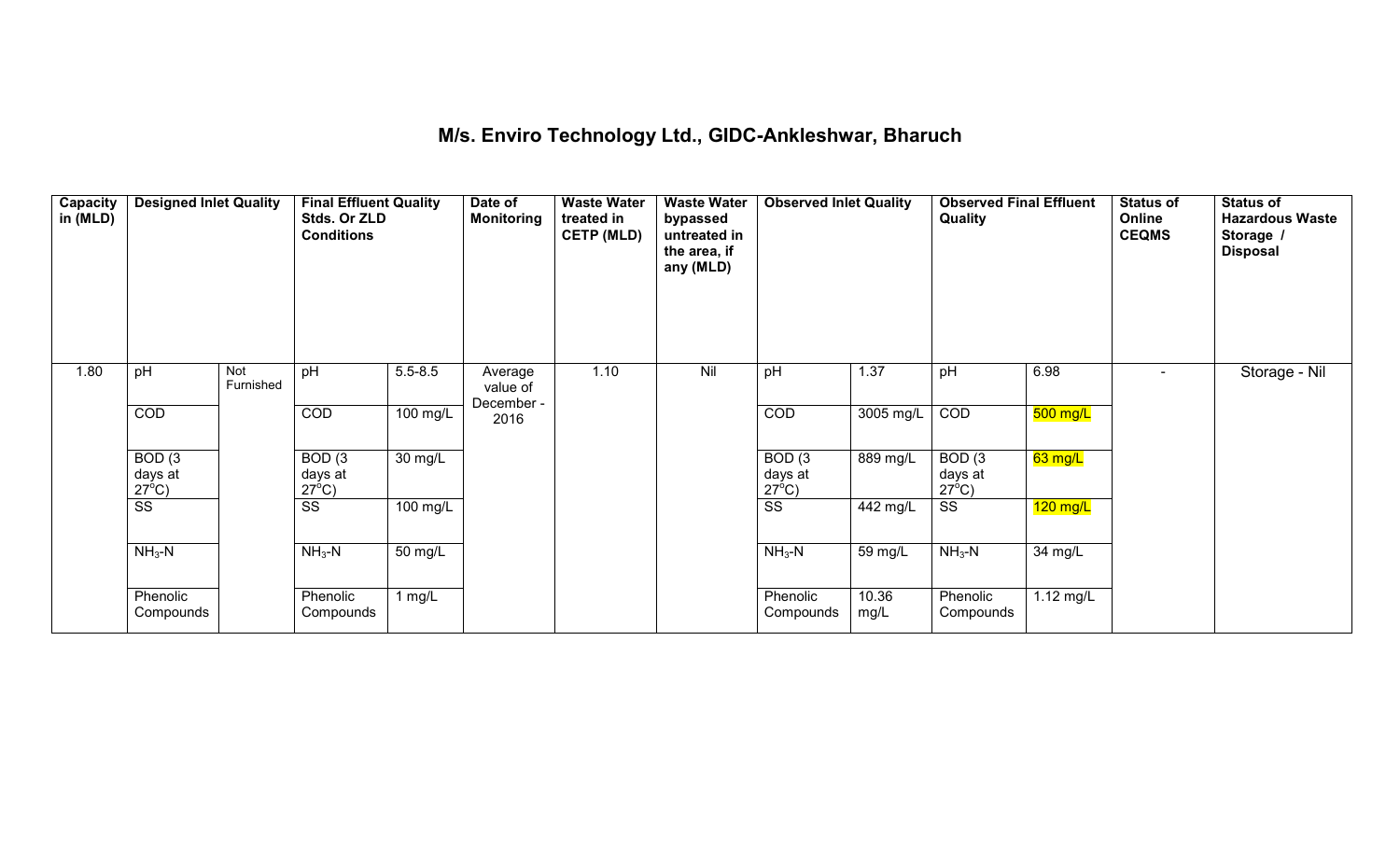### **M/s. Narmada Clean Tech Ltd., (Bharuch Eco-Aqua Infrastructure Ltd.,)(BEAIL), Ankleshwar**

| Capacity<br>in (MLD) | <b>Designed Inlet Quality</b> |                  | <b>Final Effluent Quality</b><br>Stds. Or ZLD<br><b>Conditions</b> |                      | Date of<br><b>Monitoring</b>      | <b>Waste Water</b><br>treated in<br><b>CETP (MLD)</b> | <b>Waste Water</b><br>bypassed<br>untreated in<br>the area, if<br>any (MLD) | <b>Observed Inlet Quality</b> |                    | <b>Observed Final Effluent</b><br>Quality |                    | <b>Status of</b><br>Online<br><b>CEQMS</b> | <b>Status of</b><br><b>Hazardous Waste</b><br>Storage /<br><b>Disposal</b> |
|----------------------|-------------------------------|------------------|--------------------------------------------------------------------|----------------------|-----------------------------------|-------------------------------------------------------|-----------------------------------------------------------------------------|-------------------------------|--------------------|-------------------------------------------|--------------------|--------------------------------------------|----------------------------------------------------------------------------|
| 60                   | pH                            | Not<br>Furnished | pH                                                                 | $6-9$                | Average<br>value of<br>December - | 40                                                    | Nil                                                                         | pH                            | 7.51               | pH                                        | 7.63               | pH, Flow<br>Meter, TOC                     | Storage - 200 MT<br>Disposal - 713 MT                                      |
|                      | COD                           |                  | COD                                                                | 500 mg/L             | 2016                              |                                                       |                                                                             | COD                           | 1433 mg/L          | COD                                       | 541 mg/L           |                                            |                                                                            |
|                      | <b>BOD</b>                    |                  | <b>BOD</b>                                                         | 100 mg/L             |                                   |                                                       |                                                                             | <b>BOD</b>                    | 439 mg/L           | <b>BOD</b>                                | 77 mg/L            |                                            |                                                                            |
|                      | $\overline{\text{ss}}$        |                  | $\overline{\text{SS}}$                                             | $100$ mg/L           |                                   |                                                       |                                                                             | $\overline{\text{ss}}$        | $165 \text{ mg/L}$ | $\overline{\text{ss}}$                    | 76 mg/L            |                                            |                                                                            |
|                      | $NH3-N$                       |                  | $NH3-N$                                                            | $\overline{50}$ mg/L |                                   |                                                       |                                                                             | $NH3-N$                       | $160$ mg/L         | $NH3-N$                                   | $150$ mg/L         |                                            |                                                                            |
|                      | Phenolic<br>Compounds         |                  | Phenolic<br>Compounds                                              | $5 \text{ mg/L}$     |                                   |                                                       |                                                                             | Phenolic<br>Compounds         | 4.87 mg/L          | Phenolic<br>Compounds                     | $1.2 \text{ mg/L}$ |                                            |                                                                            |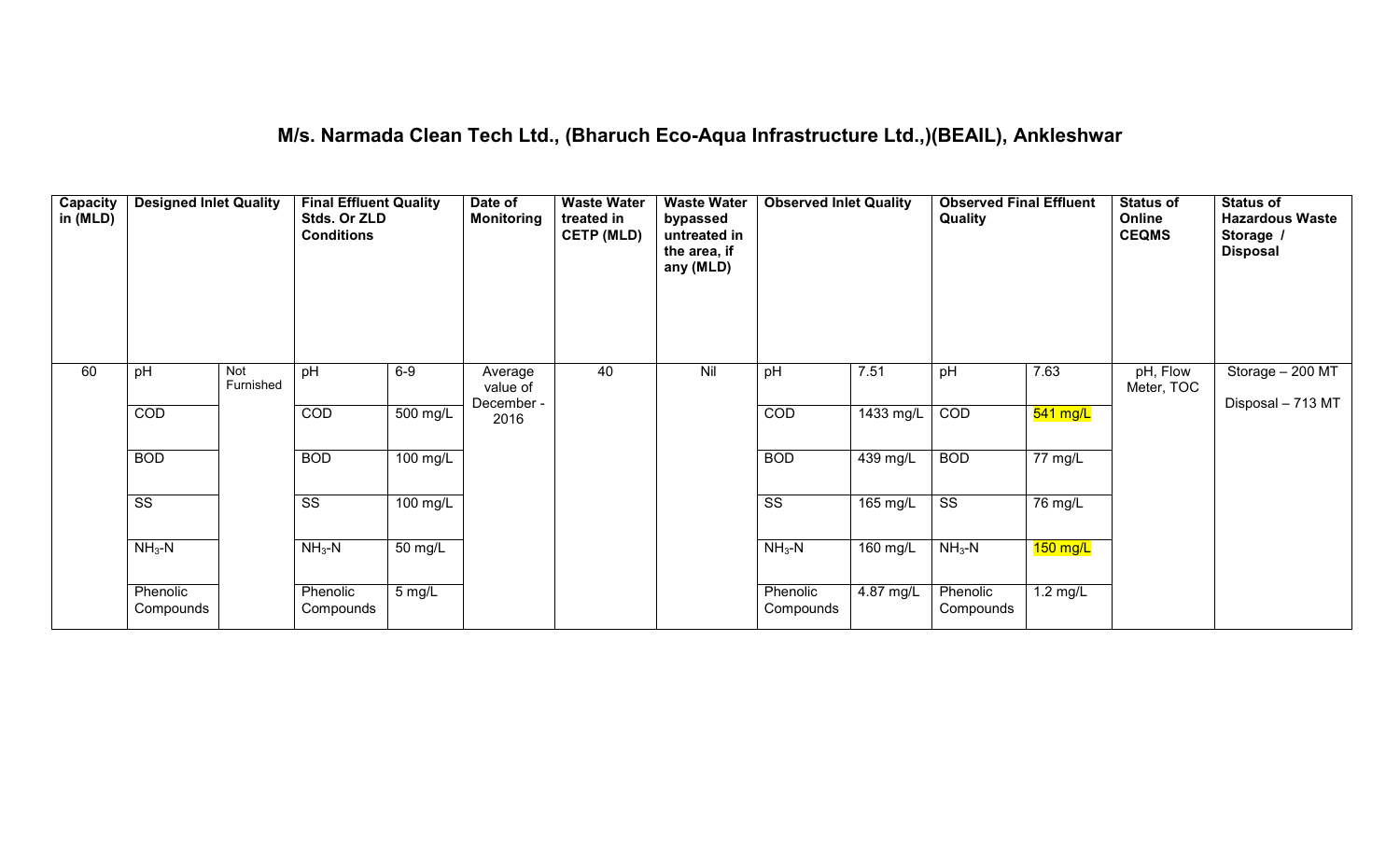### **M/s. Nandesari Industrial Association (CETP), GIDC-Nandesari, Vadodara**

| Capacity<br>in (MLD) | <b>Designed Inlet Quality</b> |                  | <b>Final Effluent Quality</b><br>Stds. Or ZLD<br><b>Conditions</b> |            | Date of<br><b>Monitoring</b>      | <b>Waste Water</b><br>treated in<br><b>CETP (MLD)</b> | <b>Waste Water</b><br>bypassed<br>untreated in<br>the area, if<br>any (MLD) | <b>Observed Inlet Quality</b> |             | <b>Observed Final Effluent</b><br>Quality |                     | <b>Status of</b><br>Online<br><b>CEQMS</b> | <b>Status of</b><br><b>Hazardous Waste</b><br>Storage /<br><b>Disposal</b> |
|----------------------|-------------------------------|------------------|--------------------------------------------------------------------|------------|-----------------------------------|-------------------------------------------------------|-----------------------------------------------------------------------------|-------------------------------|-------------|-------------------------------------------|---------------------|--------------------------------------------|----------------------------------------------------------------------------|
| 6.80                 | pH                            | 5 to 9           | pH                                                                 | 6.5 to 8.5 | Average<br>value of<br>December - | 4.80                                                  | Nil                                                                         | pH                            | 7.57        | pH                                        | 7.84                | Flow Meter,<br>COD                         | $\sim$                                                                     |
|                      | COD                           | 2000<br>mg/L     | COD                                                                | 250 mg/L   | 2016                              |                                                       |                                                                             | COD                           | $2222$ mg/L | COD                                       | 298 mg/L            |                                            |                                                                            |
|                      | <b>BOD</b>                    | 500 mg/L         | <b>BOD</b>                                                         | $100$ mg/L |                                   |                                                       |                                                                             | <b>BOD</b>                    | 691 mg/L    | <b>BOD</b>                                | $125$ mg/L          |                                            |                                                                            |
|                      | $\overline{\text{ss}}$        | 600 mg/L         | $\overline{\text{ss}}$                                             | $100$ mg/L |                                   |                                                       |                                                                             | $\overline{\text{ss}}$        | 665 mg/L    | $\overline{\text{ss}}$                    | 38 mg/L             |                                            |                                                                            |
|                      | $NH3-N$                       | 50 mg/L          | $NH3-N$                                                            | 50 mg/L    |                                   |                                                       |                                                                             | $NH3-N$                       | 20 mg/L     | $NH3-N$                                   | 2 mg/L              |                                            |                                                                            |
|                      | Phenolic<br>Compounds         | $5 \text{ mg/L}$ | Phenolic<br>Compounds                                              | 1 $mg/L$   |                                   |                                                       |                                                                             | Phenolic<br>Compounds         | $0.97$ mg/L | Phenolic<br>Compounds                     | $0.27 \text{ mg/L}$ |                                            |                                                                            |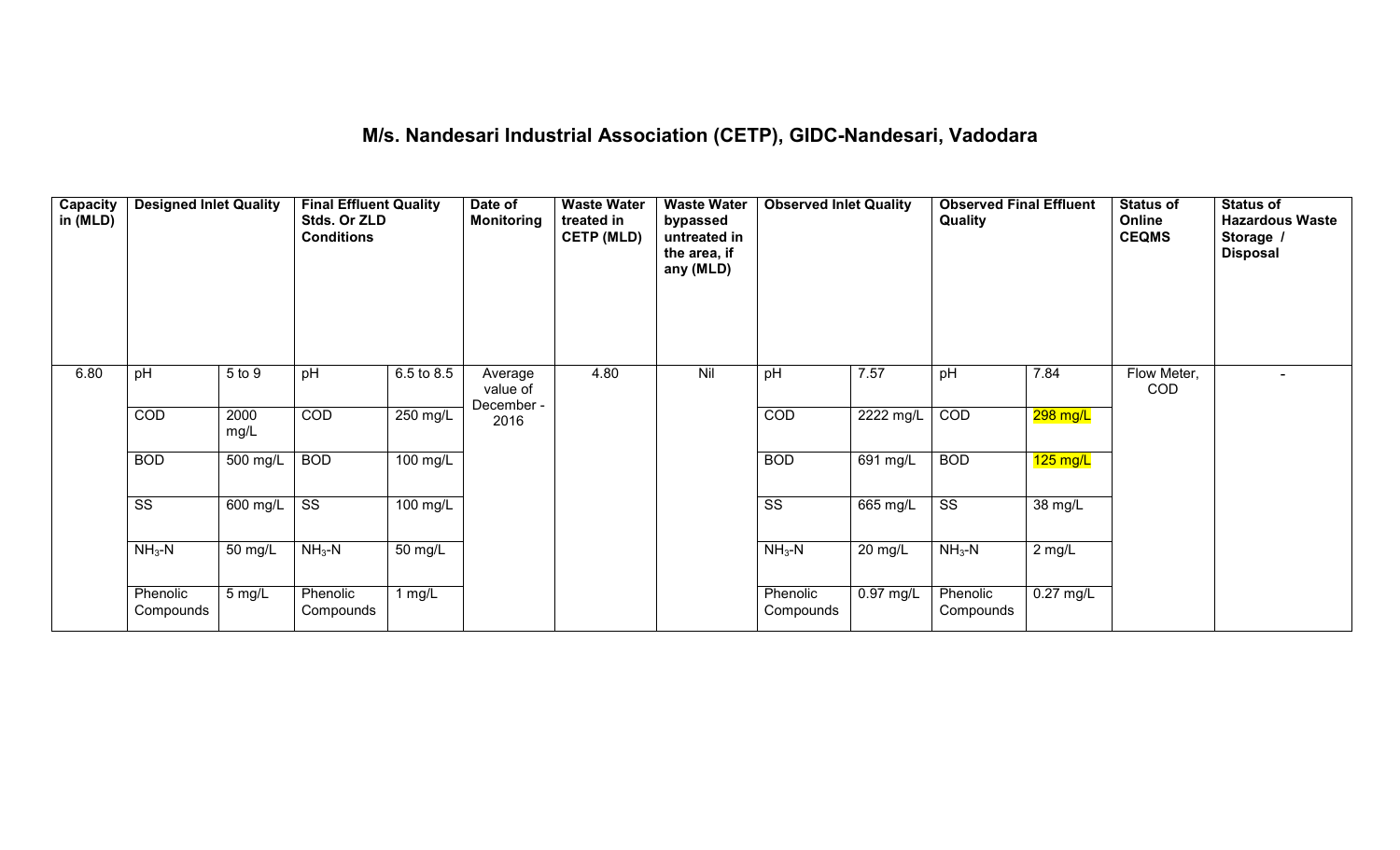#### **M/s. Enviro Infrastructure Co. Ltd., Umraya(Padra), Vadodara**

| Capacity<br>in (MLD) | <b>Designed Inlet Quality</b> |                  | <b>Final Effluent Quality</b><br>Stds. Or ZLD<br><b>Conditions</b> |                    | Date of<br><b>Monitoring</b>      | <b>Waste Water</b><br>treated in<br><b>CETP (MLD)</b> | <b>Waste Water</b><br>bypassed<br>untreated in<br>the area, if<br>any (MLD) | <b>Observed Inlet Quality</b> |          | <b>Observed Final Effluent</b><br>Quality |                | <b>Status of</b><br>Online<br><b>CEQMS</b> | <b>Status of</b><br><b>Hazardous Waste</b><br>Storage /<br><b>Disposal</b> |
|----------------------|-------------------------------|------------------|--------------------------------------------------------------------|--------------------|-----------------------------------|-------------------------------------------------------|-----------------------------------------------------------------------------|-------------------------------|----------|-------------------------------------------|----------------|--------------------------------------------|----------------------------------------------------------------------------|
| 4.50                 | pH                            | 5 to 9           | pH                                                                 | 6.5 to 8.5         | Average<br>value of<br>December - | 1.50                                                  | Nil                                                                         | pH                            | 7.57     | pH                                        | 7.86           | pH, Flow<br>Meter, TOC<br>and Total        |                                                                            |
|                      | COD                           | 2000<br>mg/L     | COD                                                                | 250 mg/L           | 2016                              |                                                       |                                                                             | COD                           | 805 mg/L | COD                                       | $543$ mg/L     | Nitrogen                                   |                                                                            |
|                      | <b>BOD</b>                    | 500 mg/L         | <b>BOD</b>                                                         | $100 \text{ mg/L}$ |                                   |                                                       |                                                                             | <b>BOD</b>                    | 331 mg/L | <b>BOD</b>                                | 98 mg/L        |                                            |                                                                            |
|                      | $\overline{\text{ss}}$        | 600 mg/L         | $\overline{\text{ss}}$                                             | 100 mg/L           |                                   |                                                       |                                                                             | $\overline{\text{ss}}$        | 216 mg/L | $\overline{\text{ss}}$                    | 54 mg/L        |                                            |                                                                            |
|                      | $NH3-N$                       | 50 mg/L          | $NH3-N$                                                            | 50 mg/L            |                                   |                                                       |                                                                             | $NH3-N$                       | $1$ mg/L | $NH3-N$                                   | 34 mg/L        |                                            |                                                                            |
|                      | Phenolic<br>Compounds         | $5 \text{ mg/L}$ | Phenolic<br>Compounds                                              | 1 $mg/L$           |                                   |                                                       |                                                                             | Phenolic<br>Compounds         |          | Phenolic<br>Compounds                     | $\blacksquare$ |                                            |                                                                            |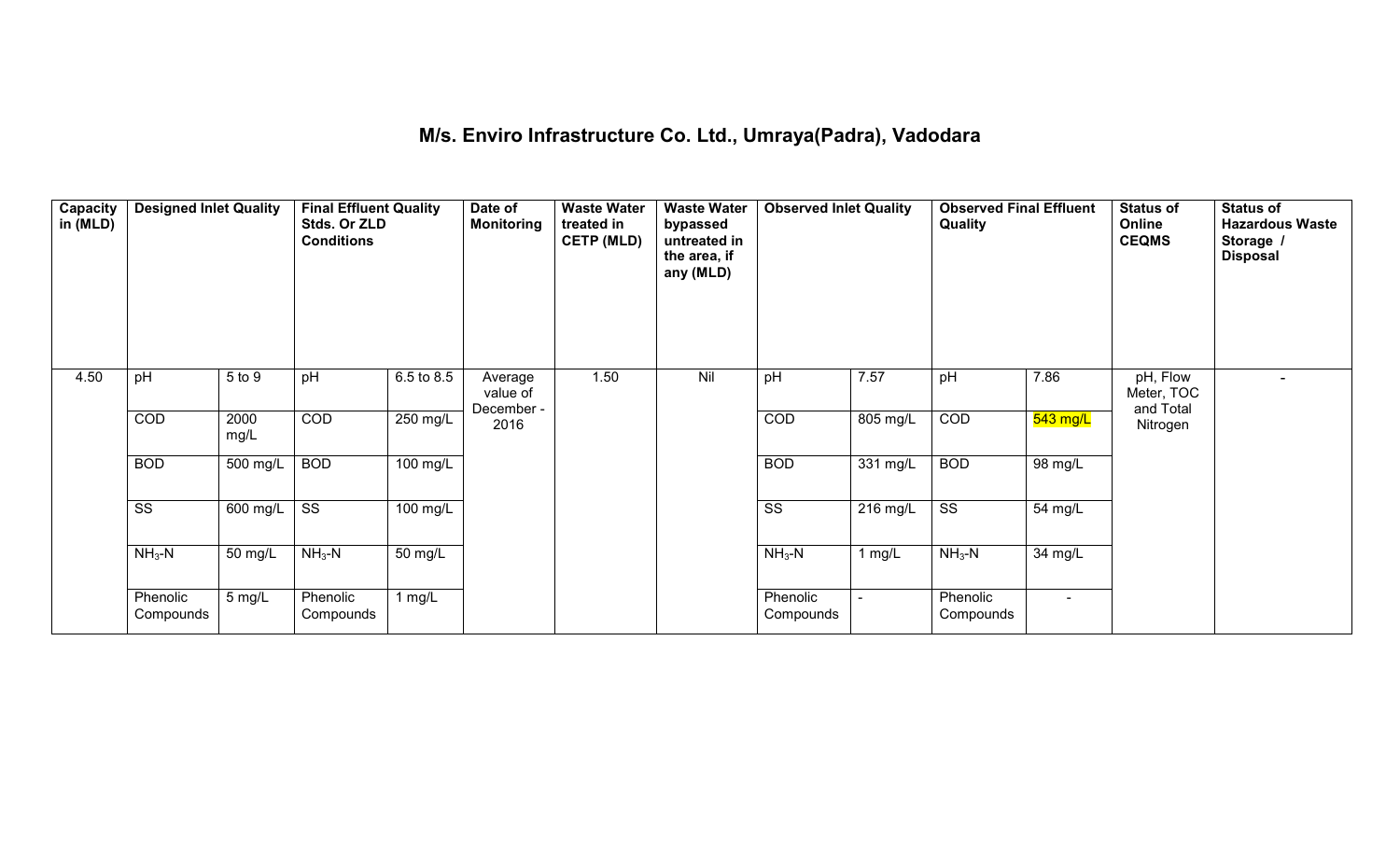#### **M/s. Naroda Enviro Project Ltd., Naroda, Ahmedabad**

| <b>Capacity</b><br>in (MLD) | <b>Designed Inlet Quality</b> |              | <b>Final Effluent Quality</b><br>Stds. Or ZLD<br><b>Conditions</b> |                   | Date of<br><b>Monitoring</b>      | <b>Waste Water</b><br>treated in<br><b>CETP (MLD)</b> | <b>Waste Water</b><br>bypassed<br>untreated in<br>the area, if<br>any (MLD) | <b>Observed Inlet Quality</b> |                       | <b>Observed Final Effluent</b><br>Quality |                    | <b>Status of</b><br>Online<br><b>CEQMS</b> | <b>Status of</b><br><b>Hazardous Waste</b><br>Storage /<br><b>Disposal</b> |
|-----------------------------|-------------------------------|--------------|--------------------------------------------------------------------|-------------------|-----------------------------------|-------------------------------------------------------|-----------------------------------------------------------------------------|-------------------------------|-----------------------|-------------------------------------------|--------------------|--------------------------------------------|----------------------------------------------------------------------------|
| 3.00                        | pH                            | $6.5 - 8.5$  | pH                                                                 | $6.5 - 8.5$       | Average<br>value of<br>December - | 3.00                                                  | Nil                                                                         | pH                            | 7.81                  | pH                                        | 7.67               | $\sim$                                     | Storage - 3000 MT                                                          |
|                             | <b>COD</b>                    | 3000<br>mg/L | COD                                                                | 250 mg/L          | 2016                              |                                                       |                                                                             | COD                           | 3099 mg/L             | COD                                       | 1860 mg/L          |                                            |                                                                            |
|                             | <b>BOD</b>                    | 1200<br>mg/L | <b>BOD</b>                                                         | $30 \text{ mg/L}$ |                                   |                                                       |                                                                             | <b>BOD</b>                    | $\overline{696}$ mg/L | <b>BOD</b>                                | $556$ mg/L         |                                            |                                                                            |
|                             | $\overline{\text{ss}}$        | 300 mg/L     | $\overline{\text{ss}}$                                             | 100 mg/L          |                                   |                                                       |                                                                             | $\overline{\text{SS}}$        | 444 mg/L              | $\overline{\text{ss}}$                    | $225 \text{ mg/L}$ |                                            |                                                                            |
|                             | $NH3-N$                       | 50 mg/L      | $NH3-N$                                                            | 50 mg/L           |                                   |                                                       |                                                                             | $NH3-N$                       | 59 mg/L               | $NH3-N$                                   | 46 mg/L            |                                            |                                                                            |
|                             | Phenolic<br>Compounds         | 1 $mg/L$     | Phenolic<br>Compounds                                              | 1 $mg/L$          |                                   |                                                       |                                                                             | Phenolic<br>Compounds         | $\overline{2}3$ mg/L  | Phenolic<br>Compounds                     | 10.79 mg/L         |                                            |                                                                            |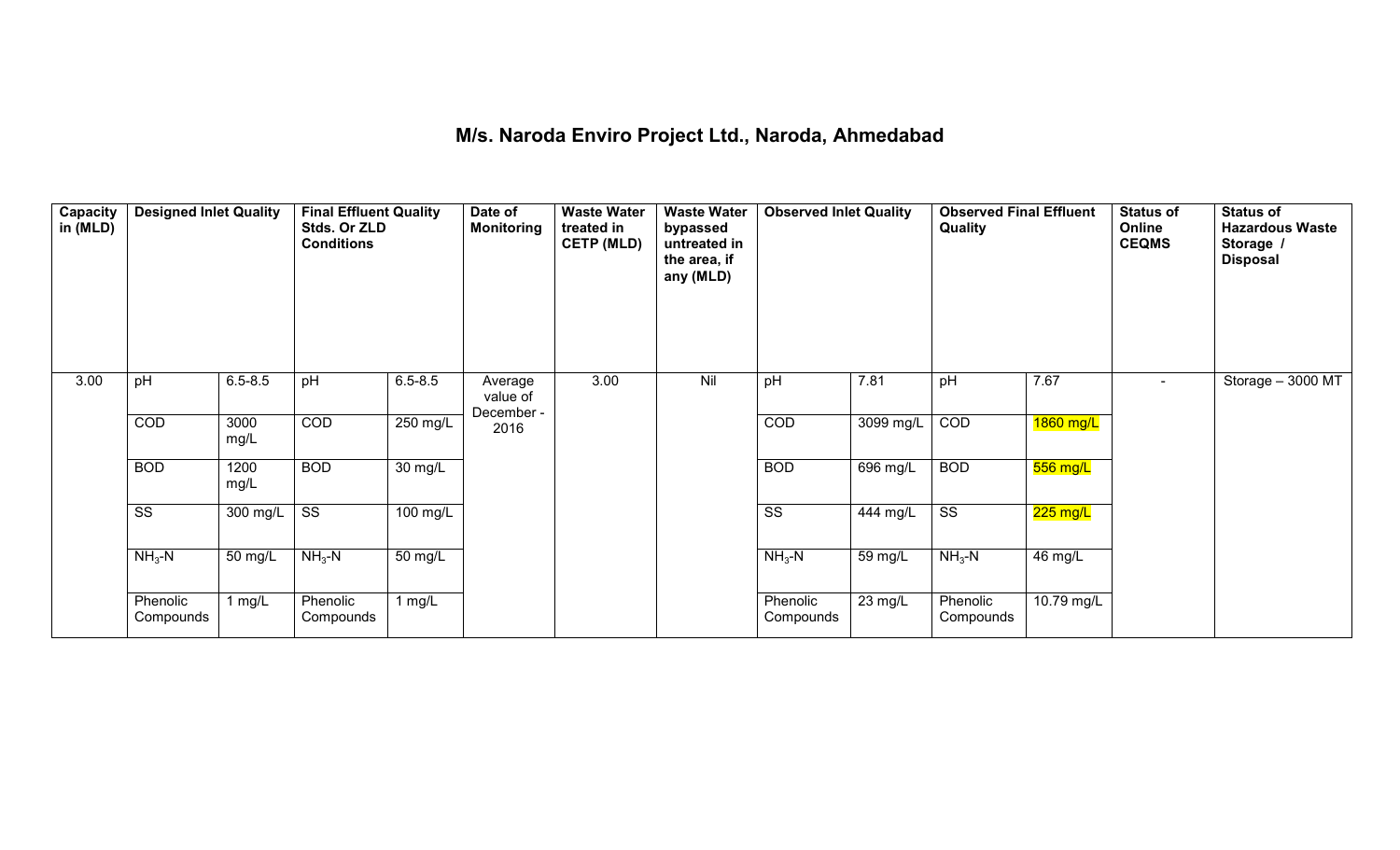## **M/s. The Green Environment Services Co. Op. Society Ltd, Vatva, Ahmedabad**

| Capacity<br>in (MLD) | <b>Designed Inlet Quality</b> |              | <b>Final Effluent Quality</b><br>Stds. Or ZLD<br><b>Conditions</b> |                      | Date of<br><b>Monitoring</b> | <b>Waste Water</b><br>treated in<br><b>CETP (MLD)</b> | <b>Waste Water</b><br>bypassed<br>untreated in<br>the area, if<br>any (MLD) | <b>Observed Inlet Quality</b> |           | <b>Observed Final Effluent</b><br>Quality |            | <b>Status of</b><br>Online<br><b>CEQMS</b> | <b>Status of</b><br><b>Hazardous Waste</b><br>Storage /<br><b>Disposal</b> |
|----------------------|-------------------------------|--------------|--------------------------------------------------------------------|----------------------|------------------------------|-------------------------------------------------------|-----------------------------------------------------------------------------|-------------------------------|-----------|-------------------------------------------|------------|--------------------------------------------|----------------------------------------------------------------------------|
| 16                   | pH                            | $6.5 - 8.5$  | pH                                                                 | $6.5 - 8.5$          | Average<br>value of          | 20                                                    | Nil                                                                         | pH                            | 7.81      | pH                                        | 7.28       | Flow Meter,<br>TOC, COD,<br>BOD, TSS       |                                                                            |
|                      | COD                           | 3000<br>mg/L | COD                                                                | 250 mg/L             | December -<br>2016           |                                                       |                                                                             | COD                           | 1749 mg/L | COD                                       | 843 mg/L   |                                            |                                                                            |
|                      | <b>BOD</b>                    | 1200<br>mg/L | <b>BOD</b>                                                         | $\overline{30}$ mg/L |                              |                                                       |                                                                             | <b>BOD</b>                    | 647 mg/L  | <b>BOD</b>                                | $283$ mg/L |                                            |                                                                            |
|                      | $\overline{\text{SS}}$        | 300 mg/L     | $\overline{\text{ss}}$                                             | 100 mg/L             |                              |                                                       |                                                                             | $\overline{\text{ss}}$        | 224 mg/L  | $\overline{\text{ss}}$                    | $258$ mg/L |                                            |                                                                            |
|                      | $NH3-N$                       | 50 mg/L      | $NH3-N$                                                            | 50 mg/L              |                              |                                                       |                                                                             | $NH3-N$                       | 60 mg/L   | $NH3-N$                                   | 49 mg/L    |                                            |                                                                            |
|                      | Phenolic<br>Compounds         | 1 $mg/L$     | Phenolic<br>Compounds                                              | 1 $mg/L$             |                              |                                                       |                                                                             | Phenolic<br>Compounds         | 8.87 mg/L | Phenolic<br>Compounds                     | 0.58 mg/L  |                                            |                                                                            |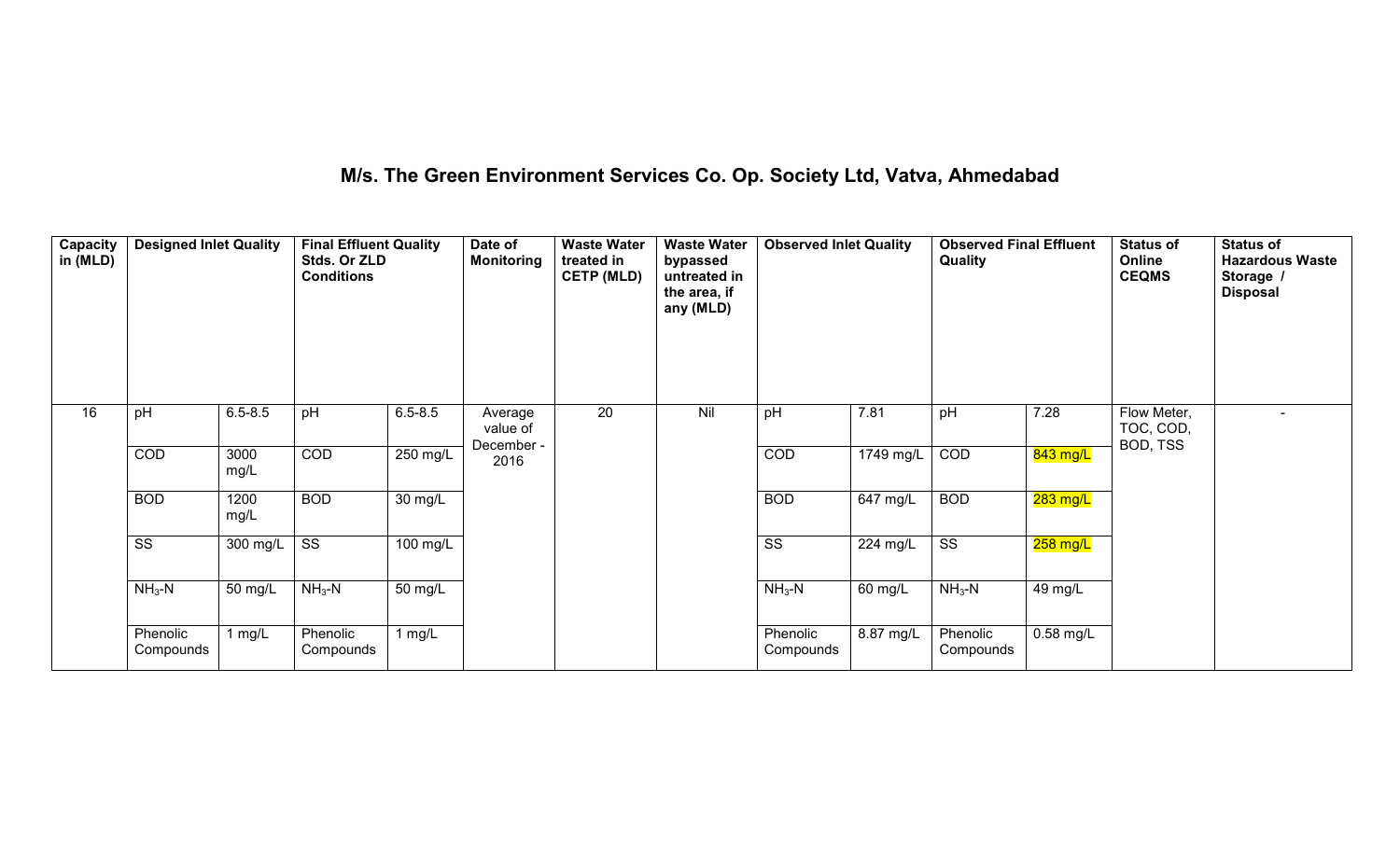#### **M/s. Odhav Enviro Project Ltd., Odhav, Ahmedabad**

| Capacity<br>in (MLD) | <b>Designed Inlet Quality</b> |                      | <b>Final Effluent Quality</b><br>Stds. Or ZLD<br><b>Conditions</b> |                      | Date of<br><b>Monitoring</b> | <b>Waste Water</b><br>treated in<br><b>CETP (MLD)</b> | <b>Waste Water</b><br>bypassed<br>untreated in<br>the area, if<br>any (MLD) | <b>Observed Inlet Quality</b> |           | <b>Observed Final Effluent</b><br>Quality |            | <b>Status of</b><br>Online<br><b>CEQMS</b> | <b>Status of</b><br><b>Hazardous Waste</b><br>Storage /<br><b>Disposal</b> |
|----------------------|-------------------------------|----------------------|--------------------------------------------------------------------|----------------------|------------------------------|-------------------------------------------------------|-----------------------------------------------------------------------------|-------------------------------|-----------|-------------------------------------------|------------|--------------------------------------------|----------------------------------------------------------------------------|
| 1.6                  | pH                            | $6.5 - 8.5$          | pH                                                                 | $6.5 - 8.5$          | Average<br>value of          | 1.00                                                  | Nil                                                                         | pH                            | 7.65      | pH                                        | 7.26       | Flow meter at<br>inlet & outlet,           |                                                                            |
|                      | COD                           | 3000<br>mg/L         | COD                                                                | 250 mg/L             | December -<br>2016           |                                                       |                                                                             | COD                           | 944 mg/L  | COD                                       | $370$ mg/L | COD, pH,<br>TSS, BOD                       |                                                                            |
|                      | <b>BOD</b>                    | 1200<br>mg/L         | <b>BOD</b>                                                         | 30 mg/L              |                              |                                                       |                                                                             | <b>BOD</b>                    | 296 mg/L  | <b>BOD</b>                                | $104$ mg/L |                                            |                                                                            |
|                      | $\overline{\text{ss}}$        | 300 mg/L             | $\overline{\text{SS}}$                                             | 100 mg/L             |                              |                                                       |                                                                             | $\overline{\text{ss}}$        | 267 mg/L  | $\overline{\text{ss}}$                    | 36 mg/L    |                                            |                                                                            |
|                      | $NH3-N$                       | $\overline{50}$ mg/L | $NH3-N$                                                            | $\overline{50}$ mg/L |                              |                                                       |                                                                             | $NH3-N$                       | 31 mg/L   | $NH3-N$                                   | 30 mg/L    |                                            |                                                                            |
|                      | Phenolic<br>Compounds         | 1 $mg/L$             | Phenolic<br>Compounds                                              | $1$ mg/L             |                              |                                                       |                                                                             | Phenolic<br>Compounds         | 7.22 mg/L | Phenolic<br>Compounds                     | <b>BDL</b> |                                            |                                                                            |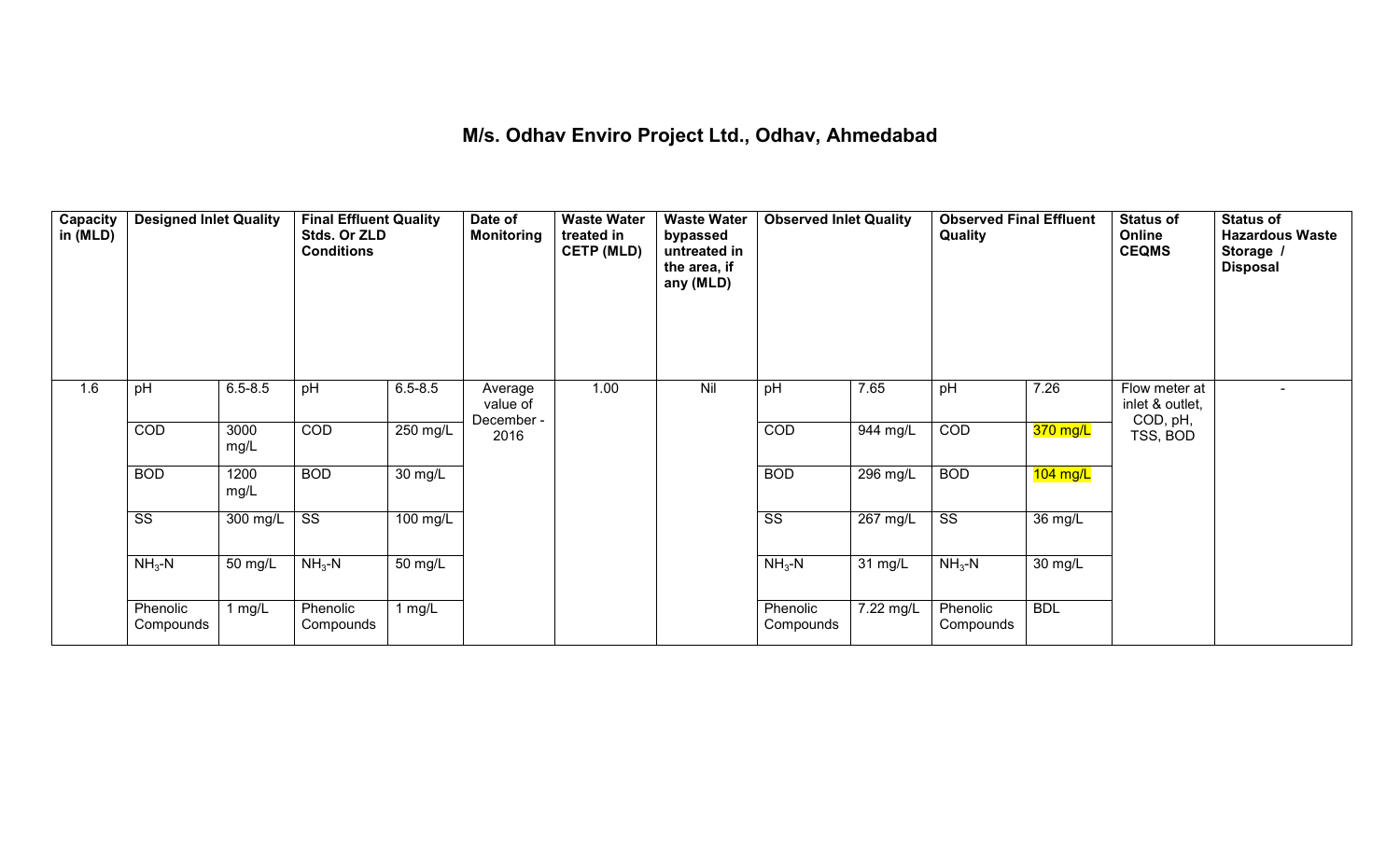#### **M/s. Odhav Green Enviro Project Association, Odhav, Ahmedabad**

| Capacity<br>in (MLD) | <b>Designed Inlet Quality</b> |              | <b>Final Effluent Quality</b><br>Stds. Or ZLD<br><b>Conditions</b> |                      | Date of<br><b>Monitoring</b>      | <b>Waste Water</b><br>treated in<br><b>CETP (MLD)</b> | <b>Waste Water</b><br>bypassed<br>untreated in<br>the area, if<br>any (MLD) | <b>Observed Inlet Quality</b> |            | <b>Observed Final Effluent</b><br>Quality |                    | Status of<br>Online<br><b>CEQMS</b> | <b>Status of</b><br><b>Hazardous Waste</b><br>Storage /<br><b>Disposal</b> |
|----------------------|-------------------------------|--------------|--------------------------------------------------------------------|----------------------|-----------------------------------|-------------------------------------------------------|-----------------------------------------------------------------------------|-------------------------------|------------|-------------------------------------------|--------------------|-------------------------------------|----------------------------------------------------------------------------|
| 1.00                 | pH                            | $6.5 - 8.5$  | pH                                                                 | $6.5 - 8.5$          | Average<br>value of<br>December - | 0.60                                                  | Nil                                                                         | pH                            | 7.86       | pH                                        | 7.96               | $\blacksquare$                      | Storage - 14 MT                                                            |
|                      | COD                           | 3000<br>mg/L | COD                                                                | 250 mg/L             | 2016                              |                                                       |                                                                             | COD                           | 485 mg/L   | COD                                       | 371 mg/L           |                                     |                                                                            |
|                      | <b>BOD</b>                    | 1200<br>mg/L | <b>BOD</b>                                                         | 30 mg/L              |                                   |                                                       |                                                                             | <b>BOD</b>                    | $178$ mg/L | <b>BOD</b>                                | $122 \text{ mg/L}$ |                                     |                                                                            |
|                      | $\overline{\text{SS}}$        | 300 mg/L     | $\overline{\text{SS}}$                                             | 100 mg/L             |                                   |                                                       |                                                                             | $\overline{\text{SS}}$        | 112 $mg/L$ | $\overline{\text{ss}}$                    | 110 mg/L           |                                     |                                                                            |
|                      | $NH3-N$                       | 50 mg/L      | $NH3-N$                                                            | $\overline{50}$ mg/L |                                   |                                                       |                                                                             | $NH3-N$                       | 41 mg/L    | $NH3-N$                                   | 54 mg/L            |                                     |                                                                            |
|                      | Phenolic<br>Compounds         | 1 $mg/L$     | Phenolic<br>Compounds                                              | 1 $mg/L$             |                                   |                                                       |                                                                             | Phenolic<br>Compounds         | <b>BDL</b> | Phenolic<br>Compounds                     | <b>BDL</b>         |                                     |                                                                            |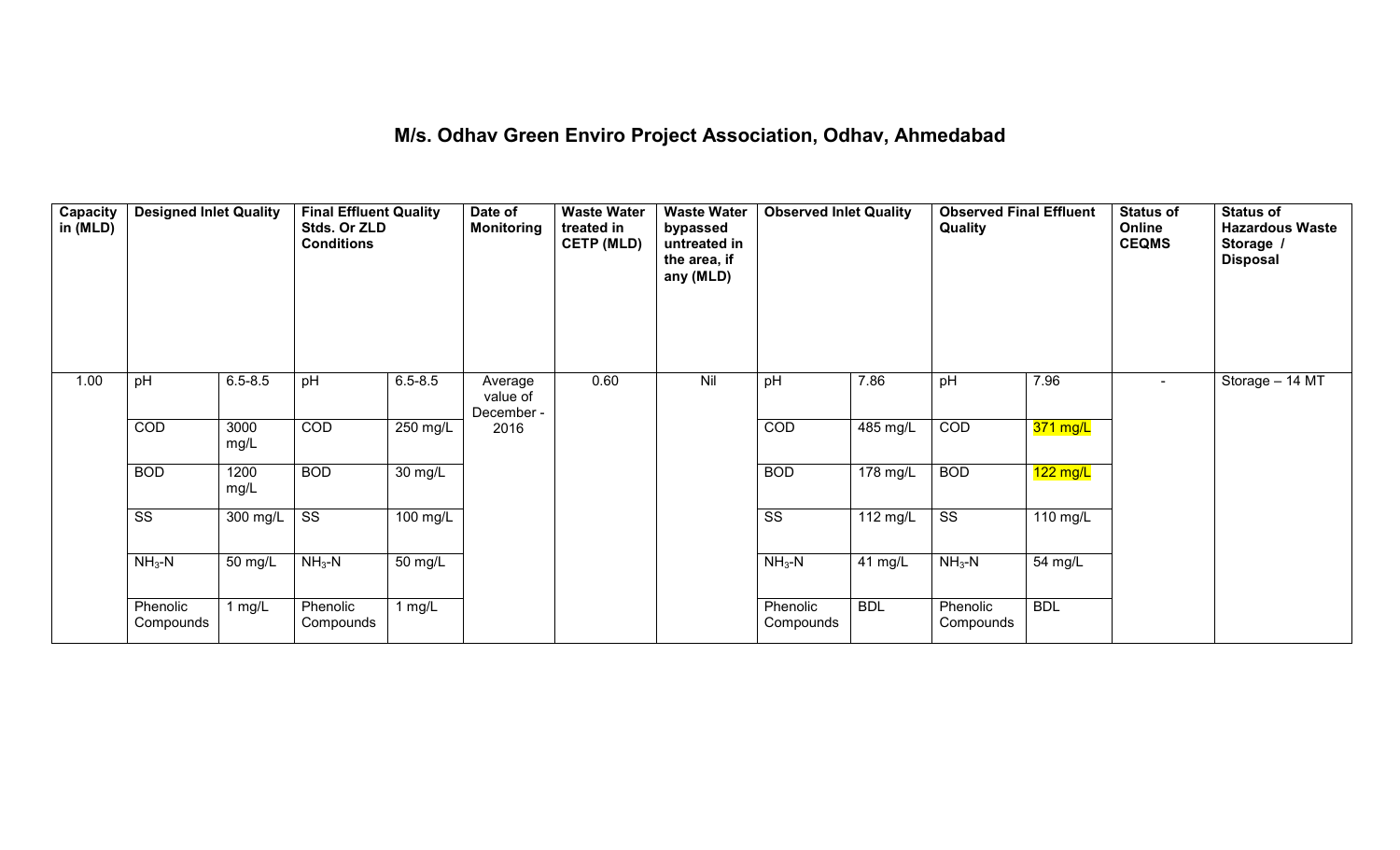#### **M/s. Narol Dyestuff Enviro Society., Narol, Ahmedabad**

| <b>Capacity</b><br>in (MLD) | <b>Designed Inlet Quality</b> |              | <b>Final Effluent Quality</b><br>Stds. Or ZLD<br><b>Conditions</b> |                   | Date of<br><b>Monitoring</b>      | <b>Waste Water</b><br>treated in<br><b>CETP (MLD)</b> | <b>Waste Water</b><br>bypassed<br>untreated in<br>the area, if<br>any (MLD) | <b>Observed Inlet Quality</b> |                     | <b>Observed Final Effluent</b><br>Quality |            | <b>Status of</b><br>Online<br><b>CEQMS</b> | <b>Status of</b><br><b>Hazardous Waste</b><br>Storage /<br><b>Disposal</b> |
|-----------------------------|-------------------------------|--------------|--------------------------------------------------------------------|-------------------|-----------------------------------|-------------------------------------------------------|-----------------------------------------------------------------------------|-------------------------------|---------------------|-------------------------------------------|------------|--------------------------------------------|----------------------------------------------------------------------------|
| 0.10                        | pH                            | $6.5 - 8.5$  | pH                                                                 | $6.5 - 8.5$       | Average<br>value of<br>December - | 0.015                                                 | Nil                                                                         | pH                            | 7.23                | pH                                        | 8.08       | $\sim$                                     | Storage - 15 MT                                                            |
|                             | COD                           | 3000<br>mg/L | COD                                                                | 250 mg/L          | 2016                              |                                                       |                                                                             | COD                           | $5147 \text{ mg/L}$ | COD                                       | 165 mg/L   |                                            |                                                                            |
|                             | <b>BOD</b>                    | 1200<br>mg/L | <b>BOD</b>                                                         | $30 \text{ mg/L}$ |                                   |                                                       |                                                                             | <b>BOD</b>                    | 1852 mg/L           | <b>BOD</b>                                | 48 mg/L    |                                            |                                                                            |
|                             | $\overline{\text{SS}}$        | 300 mg/L     | $\overline{\text{ss}}$                                             | $100$ mg/L        |                                   |                                                       |                                                                             | $\overline{\text{ss}}$        | 112 mg/L            | $\overline{\text{ss}}$                    | 60 mg/L    |                                            |                                                                            |
|                             | $NH3-N$                       | 50 mg/L      | $NH3-N$                                                            | 50 mg/L           |                                   |                                                       |                                                                             | $NH3-N$                       | 26 mg/L             | $NH3-N$                                   | 4 mg/L     |                                            |                                                                            |
|                             | Phenolic<br>Compounds         | 1 $mg/L$     | Phenolic<br>Compounds                                              | 1 $mg/L$          |                                   |                                                       |                                                                             | Phenolic<br>Compounds         | 17.40<br>mg/L       | Phenolic<br>Compounds                     | <b>BDL</b> |                                            |                                                                            |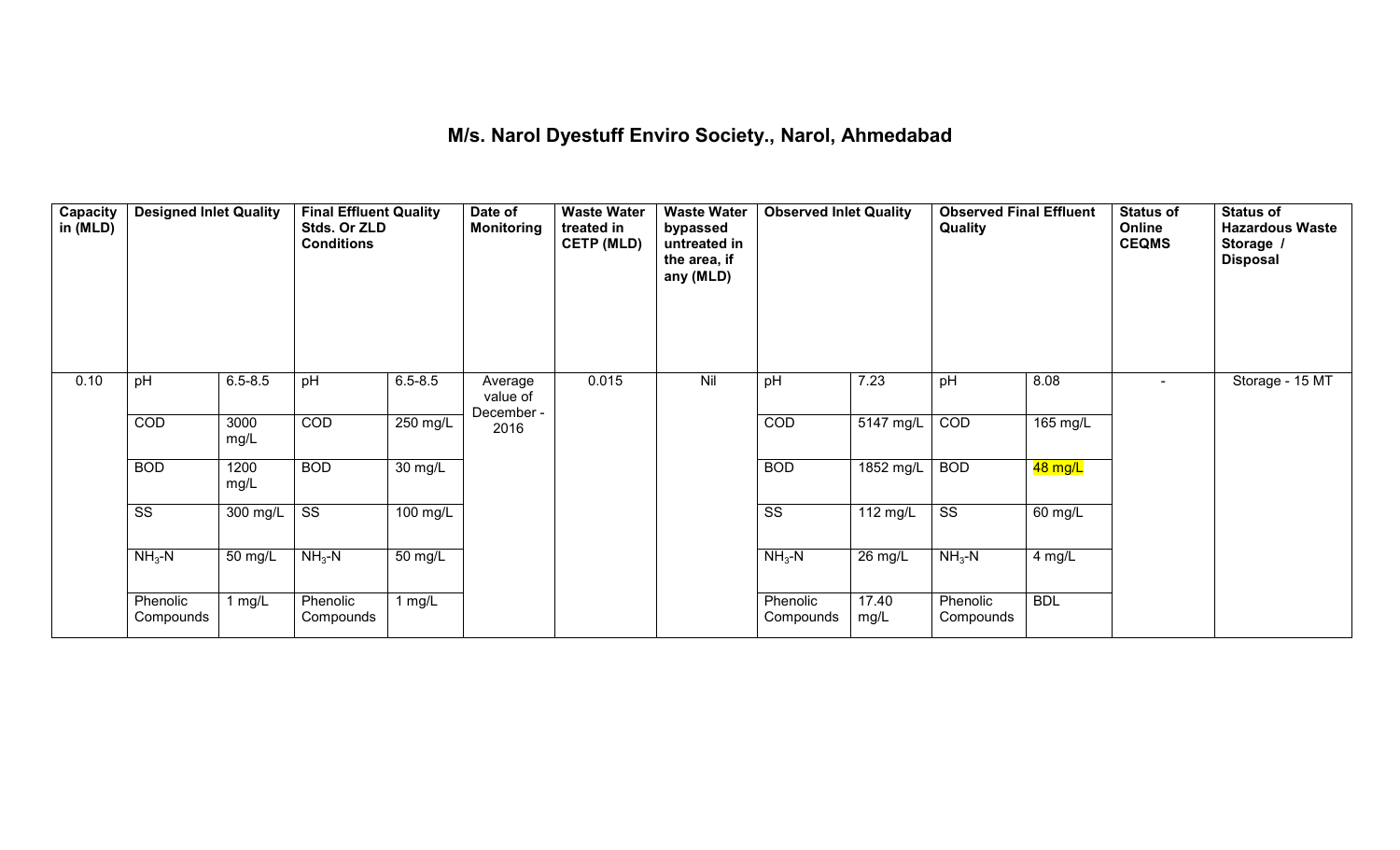### **M/s. Gujarat Vepari Maha Mandal Sahkari Udhyogik Vasahat Ltd, Ahmedabad**

| Capacity<br>in (MLD) | <b>Designed Inlet Quality</b> |              | <b>Final Effluent Quality</b><br>Stds. Or ZLD<br><b>Conditions</b> |             | Date of<br><b>Monitoring</b>      | <b>Waste Water</b><br>treated in<br><b>CETP (MLD)</b> | <b>Waste Water</b><br>bypassed<br>untreated in<br>the area, if<br>any (MLD) | <b>Observed Inlet Quality</b> |                    | <b>Observed Final Effluent</b><br>Quality |                    | <b>Status of</b><br>Online<br><b>CEQMS</b> | <b>Status of</b><br><b>Hazardous Waste</b><br>Storage /<br><b>Disposal</b> |
|----------------------|-------------------------------|--------------|--------------------------------------------------------------------|-------------|-----------------------------------|-------------------------------------------------------|-----------------------------------------------------------------------------|-------------------------------|--------------------|-------------------------------------------|--------------------|--------------------------------------------|----------------------------------------------------------------------------|
| 1.00                 | pH                            | $6.5 - 8.5$  | pH                                                                 | $6.5 - 8.5$ | Average<br>value of<br>December - | 0.60                                                  | Nil                                                                         | pH                            | 6.94               | pH                                        | 6.60               | Flow Meter                                 | Storage - 400 MT                                                           |
|                      | COD                           | 3000<br>mg/L | COD                                                                | 250 mg/L    | 2016                              |                                                       |                                                                             | COD                           | 276 mg/L           | COD                                       | $231 \text{ mg/L}$ |                                            |                                                                            |
|                      | <b>BOD</b>                    | 1200<br>mg/L | <b>BOD</b>                                                         | 30 mg/L     |                                   |                                                       |                                                                             | <b>BOD</b>                    | $103 \text{ mg/L}$ | <b>BOD</b>                                | 71 mg/L            |                                            |                                                                            |
|                      | $\overline{\text{SS}}$        | 300 mg/L     | $\overline{\text{ss}}$                                             | 100 mg/L    |                                   |                                                       |                                                                             | $\overline{\text{ss}}$        | 343 mg/L           | $\overline{\text{ss}}$                    | $150$ mg/L         |                                            |                                                                            |
|                      | $NH3-N$                       | 50 mg/L      | $NH3-N$                                                            | 50 mg/L     |                                   |                                                       |                                                                             | $NH3-N$                       | 139 mg/L           | $NH3-N$                                   | 93 mg/L            |                                            |                                                                            |
|                      | Phenolic<br>Compounds         | 1 $mg/L$     | Phenolic<br>Compounds                                              | 1 mg/L      |                                   |                                                       |                                                                             | Phenolic<br>Compounds         | <b>BDL</b>         | Phenolic<br>Compounds                     | <b>BDL</b>         |                                            |                                                                            |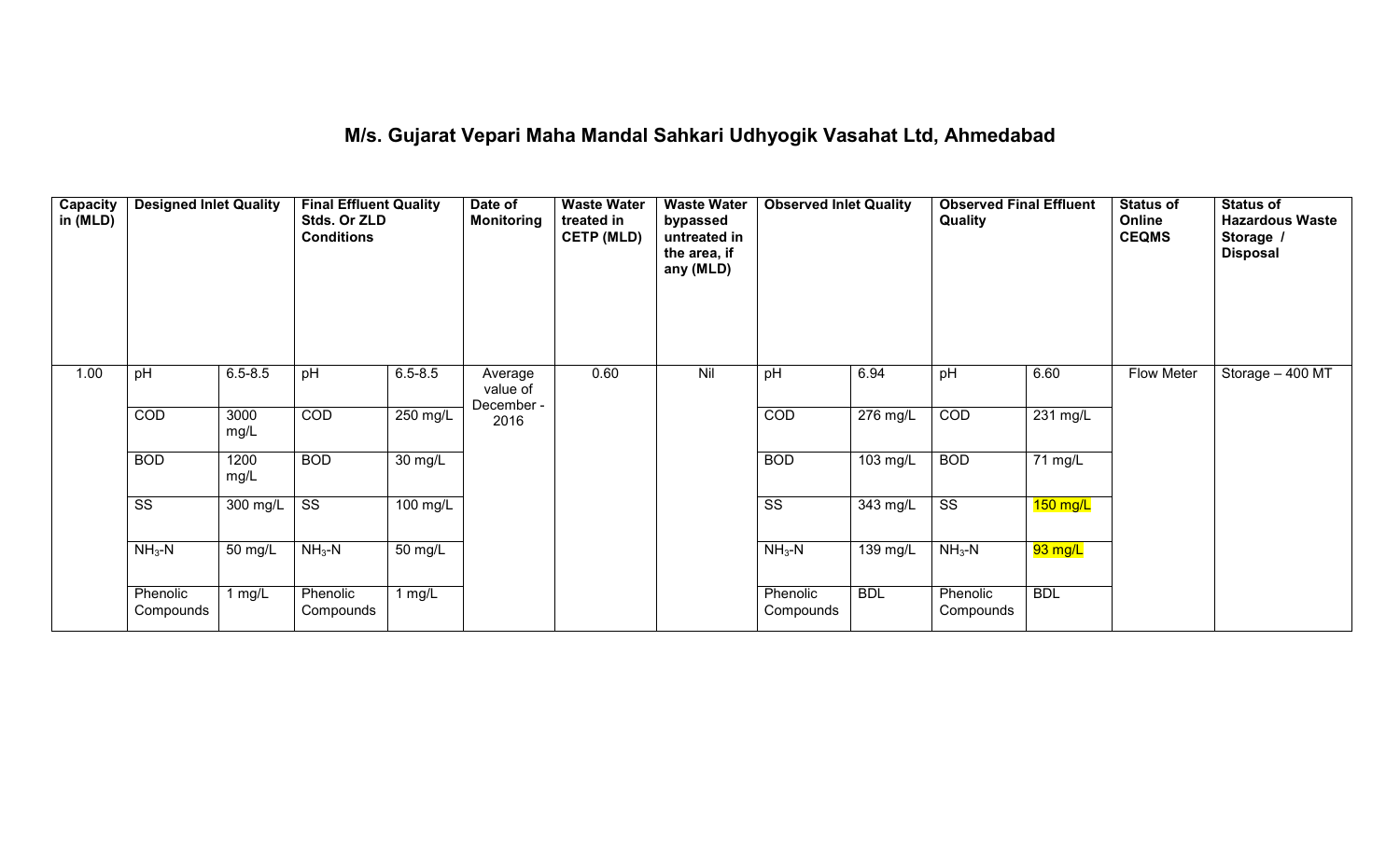#### **M/s. Kalol GIDC Industries Association, Kadi, Gandhinagar**

| Capacity<br>in (MLD) | <b>Designed Inlet Quality</b> |              | <b>Final Effluent Quality</b><br>Stds. Or ZLD<br><b>Conditions</b> |                       | Date of<br><b>Monitoring</b>      | <b>Waste Water</b><br>treated in<br><b>CETP (MLD)</b> | <b>Waste Water</b><br>bypassed<br>untreated in<br>the area, if<br>any (MLD) | <b>Observed Inlet Quality</b> |                       | <b>Observed Final Effluent</b><br><b>Quality</b> |                   | <b>Status of</b><br>Online<br><b>CEQMS</b> | <b>Status of</b><br><b>Hazardous Waste</b><br>Storage /<br><b>Disposal</b> |
|----------------------|-------------------------------|--------------|--------------------------------------------------------------------|-----------------------|-----------------------------------|-------------------------------------------------------|-----------------------------------------------------------------------------|-------------------------------|-----------------------|--------------------------------------------------|-------------------|--------------------------------------------|----------------------------------------------------------------------------|
| 0.40                 | pH                            | 6.5 to 8.5   | pH                                                                 | 6.5 to 8.5            | Average<br>value of<br>December - | 0.35                                                  | Nil                                                                         | pH                            | 7.72                  | pH                                               | 7.71              | $\blacksquare$                             | Storage - 20 MT                                                            |
|                      | <b>COD</b>                    | 2500<br>mg/L | COD                                                                | $250$ mg/L            | 2016                              |                                                       |                                                                             | COD                           | 1799 mg/L             | COD                                              | 946 mg/L          |                                            |                                                                            |
|                      | <b>BOD</b>                    | 1000<br>mg/L | <b>BOD</b>                                                         | $100$ mg/L            |                                   |                                                       |                                                                             | <b>BOD</b>                    | $\overline{570}$ mg/L | <b>BOD</b>                                       | $246$ mg/L        |                                            |                                                                            |
|                      | SS                            |              | SS                                                                 | $\overline{100}$ mg/L |                                   |                                                       |                                                                             | $\overline{\text{SS}}$        | 136 mg/L              | $\overline{\text{ss}}$                           | 76 mg/L           |                                            |                                                                            |
|                      | $NH3-N$                       | 50 mg/L      | $NH3-N$                                                            | 50 mg/L               |                                   |                                                       |                                                                             | $NH3-N$                       | 44 mg/L               | $NH3-N$                                          | $66 \text{ mg/L}$ |                                            |                                                                            |
|                      | Phenolic<br>Compounds         |              | Phenolic<br>Compounds                                              | 1 mg/L                |                                   |                                                       |                                                                             | Phenolic<br>Compounds         | 23.49<br>mg/L         | Phenolic<br>Compounds                            | $0.24$ mg/L       |                                            |                                                                            |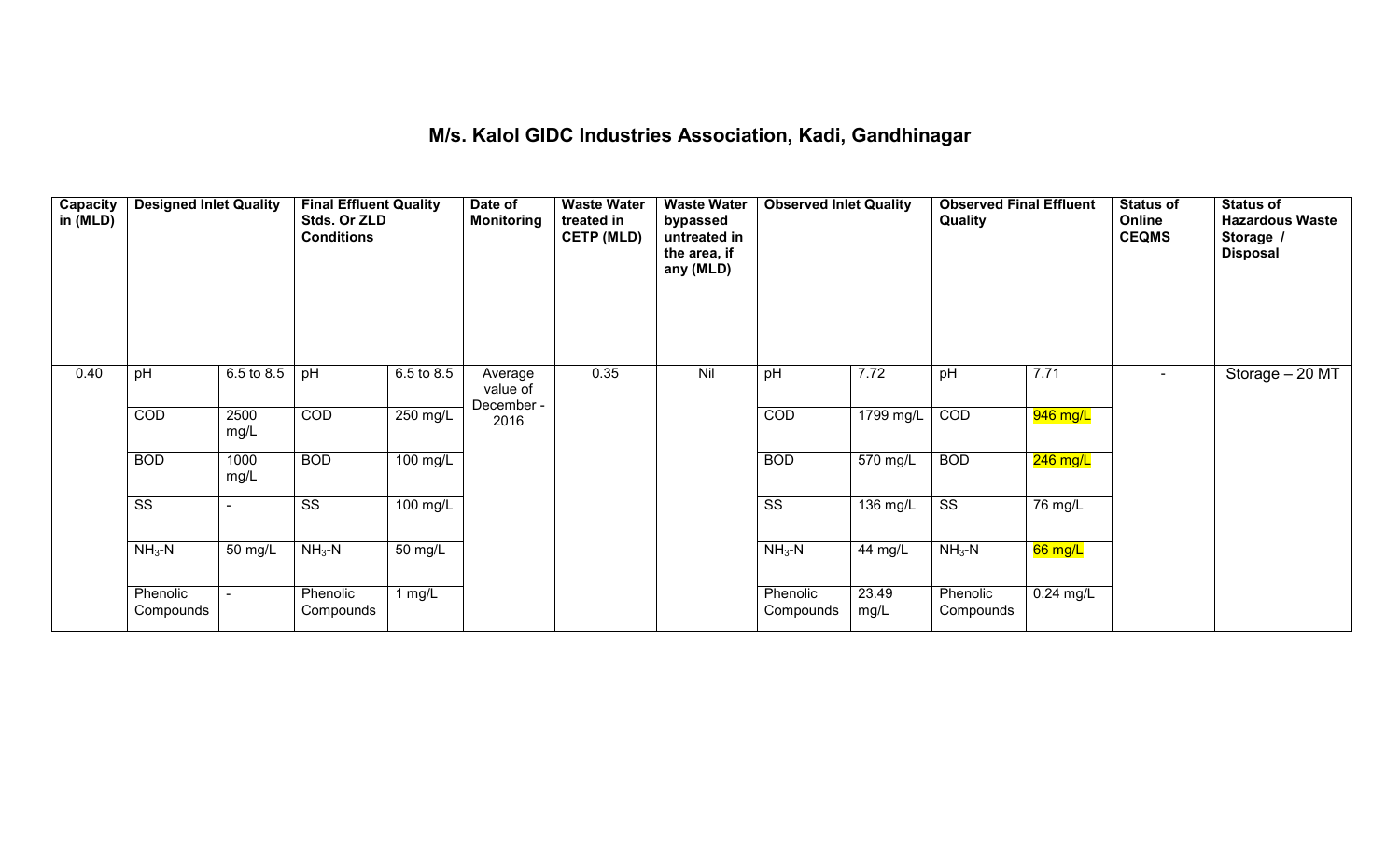#### **M/s. Zydus Infrastructure Pvt. Ltd, Changodar, Ahmedabad**

| Capacity<br>in (MLD) | <b>Designed Inlet Quality</b>        |                      | <b>Final Effluent Quality</b><br>Stds. Or ZLD<br><b>Conditions</b> |                                | Date of<br>Monitoring | <b>Waste Water</b><br>treated in<br><b>CETP (MLD)</b> | <b>Waste Water</b><br>bypassed<br>untreated in<br>the area, if<br>any (MLD) | <b>Observed Inlet Quality</b>        |                       | <b>Observed Final Effluent</b><br>Quality |            | Status of<br>Online<br><b>CEQMS</b> | <b>Status of</b><br><b>Hazardous Waste</b><br>Storage /<br><b>Disposal</b> |
|----------------------|--------------------------------------|----------------------|--------------------------------------------------------------------|--------------------------------|-----------------------|-------------------------------------------------------|-----------------------------------------------------------------------------|--------------------------------------|-----------------------|-------------------------------------------|------------|-------------------------------------|----------------------------------------------------------------------------|
| 1.5                  | pH                                   | $6$ to $8$           | pH                                                                 | No outlet<br>norms             | Average<br>value of   | 1.3                                                   | Nil                                                                         | pH                                   | 7.64                  | pH                                        | 6.62       | pH, TOC<br>meter                    | Storage: 30 MT                                                             |
|                      | COD                                  | 850 mg/L             | COD                                                                | are<br>prescribe<br>d as it is | December -<br>2016    |                                                       |                                                                             | COD                                  | $\overline{410}$ mg/L | COD                                       | 8 mg/L     |                                     |                                                                            |
|                      | BOD(3)<br>days at<br>$27^{\circ}$ C) | 400 mg/L             | BOD(3)<br>days at<br>$27^{\circ}$ C)                               | a ZLD<br>based<br>CETP by      |                       |                                                       |                                                                             | BOD(3)<br>days at<br>$27^{\circ}$ C) | 195 mg/L              | BOD(3)<br>days at<br>$27^{\circ}$ C)      | $2$ mg/L   |                                     |                                                                            |
|                      | $\overline{\text{SS}}$               | 300 mg/L             | SS                                                                 | the<br>means of<br><b>MEE</b>  |                       |                                                       |                                                                             | $\overline{\text{SS}}$               | 66 mg/L               | $\overline{\text{SS}}$                    | 4 mg/L     |                                     |                                                                            |
|                      | $NH3-N$                              | $\overline{10}$ mg/L | $NH3-N$                                                            |                                |                       |                                                       |                                                                             | $NH3-N$                              | 42 mg/L               | $NH3-N$                                   | $2$ mg/L   |                                     |                                                                            |
|                      | Phenolic<br>Compounds                | $<$ 3 mg/L           | Phenolic<br>Compounds                                              |                                |                       |                                                       |                                                                             | Phenolic<br>Compounds                | <b>BDL</b>            | Phenolic<br>Compounds                     | <b>BDL</b> |                                     |                                                                            |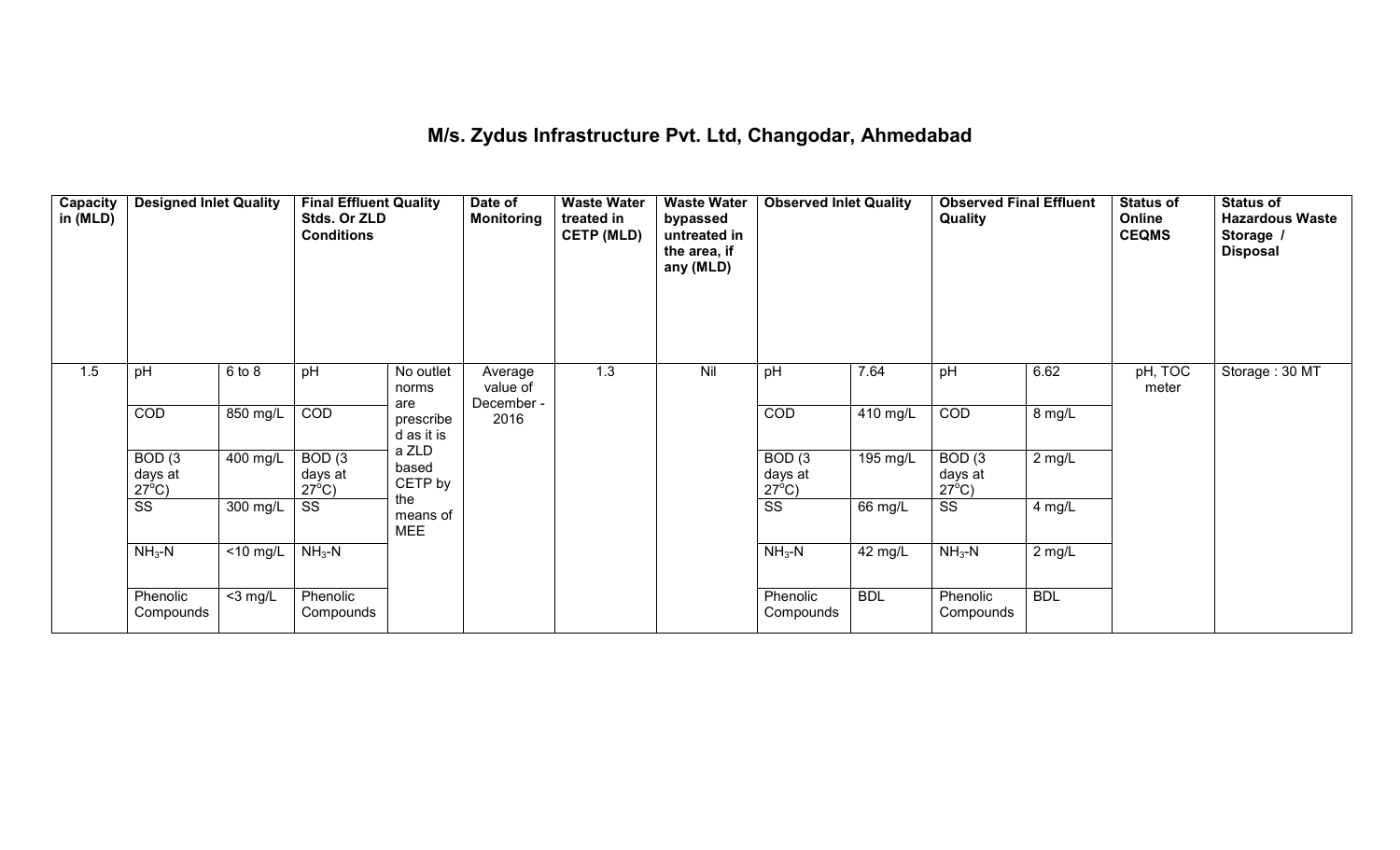### **M/s. Tata Motors Ltd Vendors Park, Sanand, Ahmedabad**

| Capacity<br>in (MLD) | <b>Designed Inlet Quality</b> |                              | <b>Final Effluent Quality</b><br>Stds. Or ZLD<br><b>Conditions</b> |                      | Date of<br><b>Monitoring</b>      | <b>Waste Water</b><br>treated in<br><b>CETP (MLD)</b> | <b>Waste Water</b><br>bypassed<br>untreated in<br>the area, if<br>any (MLD) | <b>Observed Inlet Quality</b> |                    | <b>Observed Final Effluent</b><br><b>Quality</b> |            | <b>Status of</b><br>Online<br><b>CEQMS</b> | <b>Status of</b><br><b>Hazardous Waste</b><br>Storage /<br><b>Disposal</b> |
|----------------------|-------------------------------|------------------------------|--------------------------------------------------------------------|----------------------|-----------------------------------|-------------------------------------------------------|-----------------------------------------------------------------------------|-------------------------------|--------------------|--------------------------------------------------|------------|--------------------------------------------|----------------------------------------------------------------------------|
| 1.5                  | pH                            | $6 - 10.5$                   | pH                                                                 | $6.5 - 8.5$          | Average<br>value of<br>December - | 0.10                                                  | Nil                                                                         | pH                            | 5.03               | pH                                               | 7.81       | pH, DO<br>meter, TOC                       | $\overline{\phantom{a}}$                                                   |
|                      | COD                           | 900 mg/L                     | COD                                                                | 100 mg/L             | 2016                              |                                                       |                                                                             | COD                           | 446 mg/L           | COD                                              | $238$ mg/L | meter                                      |                                                                            |
|                      | <b>BOD</b>                    | 250 mg/L                     | <b>BOD</b>                                                         | $\overline{30}$ mg/L |                                   |                                                       |                                                                             | <b>BOD</b>                    | $131 \text{ mg/L}$ | <b>BOD</b>                                       | 107mg/L    |                                            |                                                                            |
|                      | SS                            | 100 mg/L                     | SS                                                                 | 100 mg/L             |                                   |                                                       |                                                                             | SS                            | 194 mg/L           | SS                                               | 36 mg/L    |                                            |                                                                            |
|                      | $NH3-N$                       | 50 mg/L                      | $NH3-N$                                                            | 50 mg/L              |                                   |                                                       |                                                                             | $NH3-N$                       | 7 mg/L             | $NH3-N$                                          | 1 $mg/L$   |                                            |                                                                            |
|                      | Phenolic<br>Compounds         | <b>Not</b><br>Applicabl<br>e | Phenolic<br>Compounds                                              | 1 $mg/L$             |                                   |                                                       |                                                                             | Phenolic<br>Compounds         | <b>BDL</b>         | Phenolic<br>Compounds                            | <b>BDL</b> |                                            |                                                                            |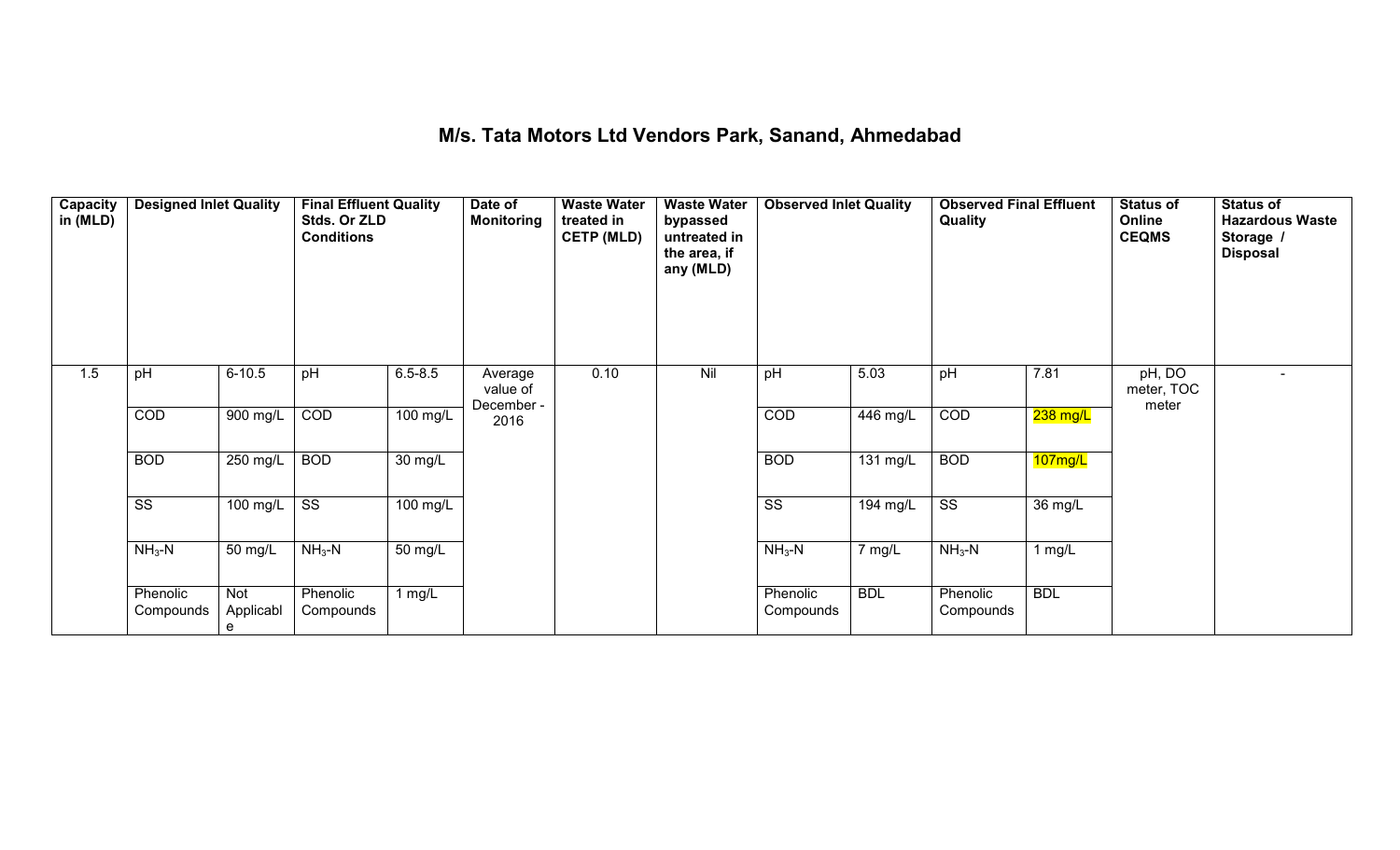#### **M/s. Bavla Eco Project Ltd., Bavla, Ahmedabad**

| Capacity<br>in (MLD) | <b>Designed Inlet Quality</b> |                                  | <b>Final Effluent Quality</b><br>Stds. Or ZLD<br><b>Conditions</b> |                       | Date of<br><b>Monitoring</b>      | <b>Waste Water</b><br>treated in<br><b>CETP (MLD)</b> | <b>Waste Water</b><br>bypassed<br>untreated in<br>the area, if<br>any (MLD) | <b>Observed Inlet Quality</b> |            | <b>Observed Final Effluent</b><br>Quality |            | <b>Status of</b><br>Online<br><b>CEQMS</b> | <b>Status of</b><br><b>Hazardous Waste</b><br>Storage /<br><b>Disposal</b> |
|----------------------|-------------------------------|----------------------------------|--------------------------------------------------------------------|-----------------------|-----------------------------------|-------------------------------------------------------|-----------------------------------------------------------------------------|-------------------------------|------------|-------------------------------------------|------------|--------------------------------------------|----------------------------------------------------------------------------|
| 1.00                 | pH                            | No CETP<br>Inlet                 | pH                                                                 | $6.5 - 8.5$           | Average<br>value of<br>December - | 1.00                                                  | Nil                                                                         | pH                            | 6.52       | pH                                        | 7.80       |                                            | Sludge is used as<br>Manure                                                |
|                      | COD                           | norms<br>prescribe<br>d as it is | COD                                                                | $250$ mg/L            | 2016                              |                                                       |                                                                             | COD                           | 1177 mg/L  | COD                                       | $716$ mg/L |                                            |                                                                            |
|                      | <b>BOD</b>                    | a CETP<br>of rice<br>mill        | <b>BOD</b>                                                         | $\overline{100}$ mg/L |                                   |                                                       |                                                                             | <b>BOD</b>                    | $468$ mg/L | <b>BOD</b>                                | 246 mg/L   |                                            |                                                                            |
|                      | $\overline{\text{SS}}$        | cluster                          | $\overline{\text{SS}}$                                             | $100$ mg/L            |                                   |                                                       |                                                                             | $\overline{\text{ss}}$        | 395 mg/L   | $\overline{\text{ss}}$                    | $360$ mg/L |                                            |                                                                            |
|                      | $NH3-N$                       |                                  | $NH3-N$                                                            | 50 mg/L               |                                   |                                                       |                                                                             | $NH3-N$                       | 22 mg/L    | $NH3-N$                                   | 44 mg/L    |                                            |                                                                            |
|                      | Phenolic<br>Compounds         |                                  | Phenolic<br>Compounds                                              | Not<br>Applicabl<br>e |                                   |                                                       |                                                                             | Phenolic<br>Compounds         | 1.84 mg/L  | Phenolic<br>Compounds                     | <b>BDL</b> |                                            |                                                                            |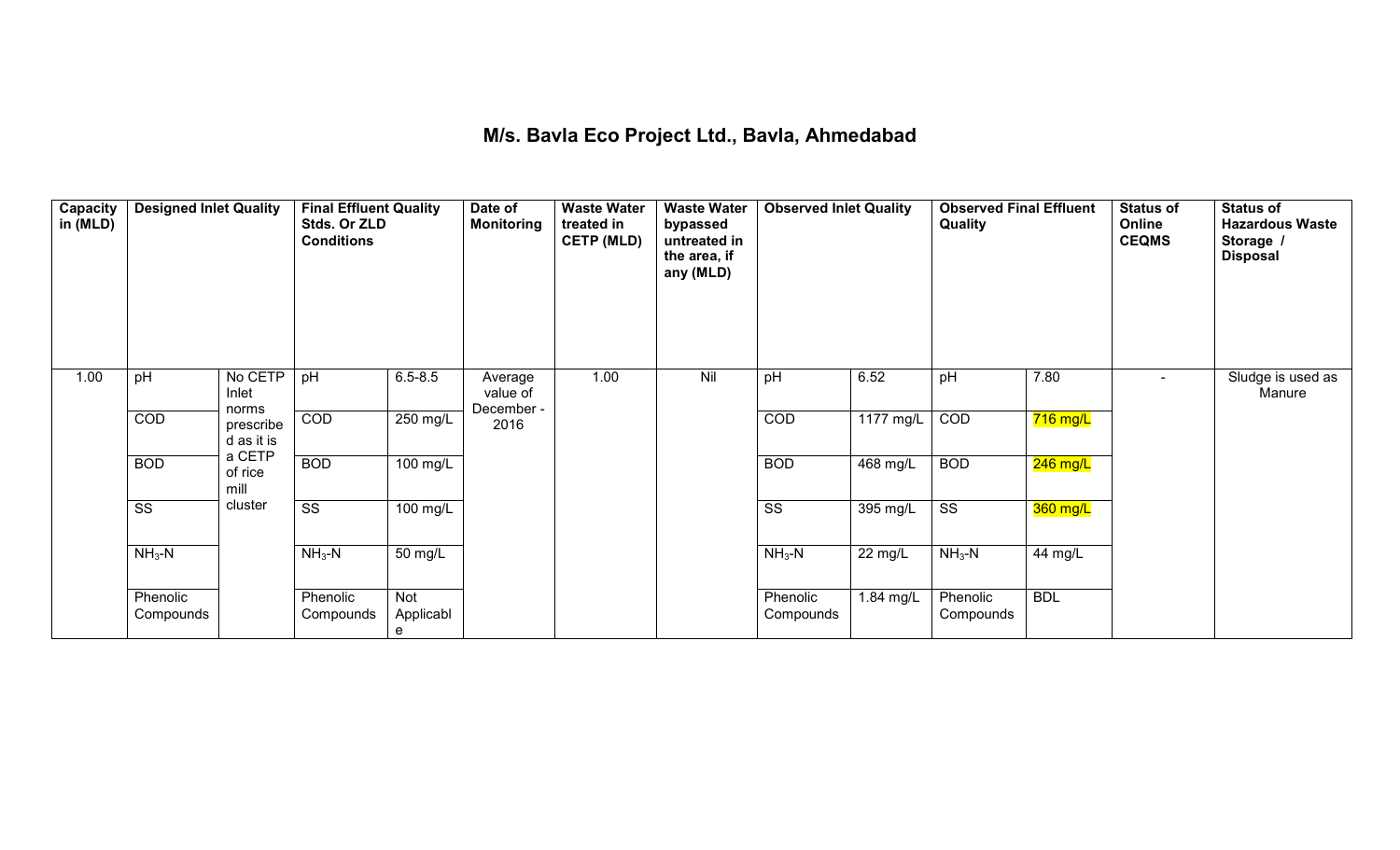| Capacity<br>in (MLD) | <b>Designed Inlet Quality</b><br><b>Final Effluent Quality</b><br>Stds. Or ZLD<br><b>Conditions</b> |                                     | Date of<br><b>Monitoring</b> | <b>Waste Water</b><br>treated in<br><b>CETP (MLD)</b> | <b>Waste Water</b><br>bypassed<br>untreated in<br>the area, if<br>any (MLD) | <b>Observed Inlet Quality</b> |         | <b>Observed Final Effluent</b><br>Quality |                        | <b>Status of</b><br>Online<br><b>CEQMS</b> | <b>Status of</b><br><b>Hazardous Waste</b><br>Storage /<br><b>Disposal</b> |                          |                             |
|----------------------|-----------------------------------------------------------------------------------------------------|-------------------------------------|------------------------------|-------------------------------------------------------|-----------------------------------------------------------------------------|-------------------------------|---------|-------------------------------------------|------------------------|--------------------------------------------|----------------------------------------------------------------------------|--------------------------|-----------------------------|
| 1.50                 | pH                                                                                                  | No CETP<br>inlet                    | pH                           | $6.5 - 8.5$                                           | Average<br>value of<br>December -                                           | 1.50                          | Nil     | pH                                        | 7.03                   | pH                                         | 8.04                                                                       | $\overline{\phantom{a}}$ | Sludge is used as<br>Manure |
|                      | COD                                                                                                 | norms<br>prescribe<br>d as it is    | COD                          | 250mg/L                                               | 2016                                                                        |                               |         | COD                                       | $1152$ mg/L            | COD                                        | 158 mg/L                                                                   |                          |                             |
|                      | <b>BOD</b>                                                                                          | the<br>CETP of<br><b>Rice Mills</b> | <b>BOD</b>                   | $100$ mg/L                                            |                                                                             |                               |         | <b>BOD</b>                                | 442 mg/L               | <b>BOD</b>                                 | 34 mg/L                                                                    |                          |                             |
|                      | $\overline{\text{ss}}$                                                                              |                                     | $\overline{\text{SS}}$       | 100 mg/L                                              |                                                                             |                               |         | $\overline{\text{SS}}$                    | $\overline{29}$ 2 mg/L | $\overline{\text{SS}}$                     | 32 mg/L                                                                    |                          |                             |
|                      | $NH3-N$                                                                                             |                                     | $NH3-N$<br>50 mg/L           |                                                       |                                                                             | $NH3-N$                       | 43 mg/L | $NH3-N$                                   | 6 mg/L                 |                                            |                                                                            |                          |                             |
|                      | Phenolic<br>Compounds                                                                               |                                     | Phenolic<br>Compounds        | Not<br>Applicabl<br>e                                 |                                                                             |                               |         | Phenolic<br>Compounds                     | 0.99 mg/L              | Phenolic<br>Compounds                      | <b>BDL</b>                                                                 |                          |                             |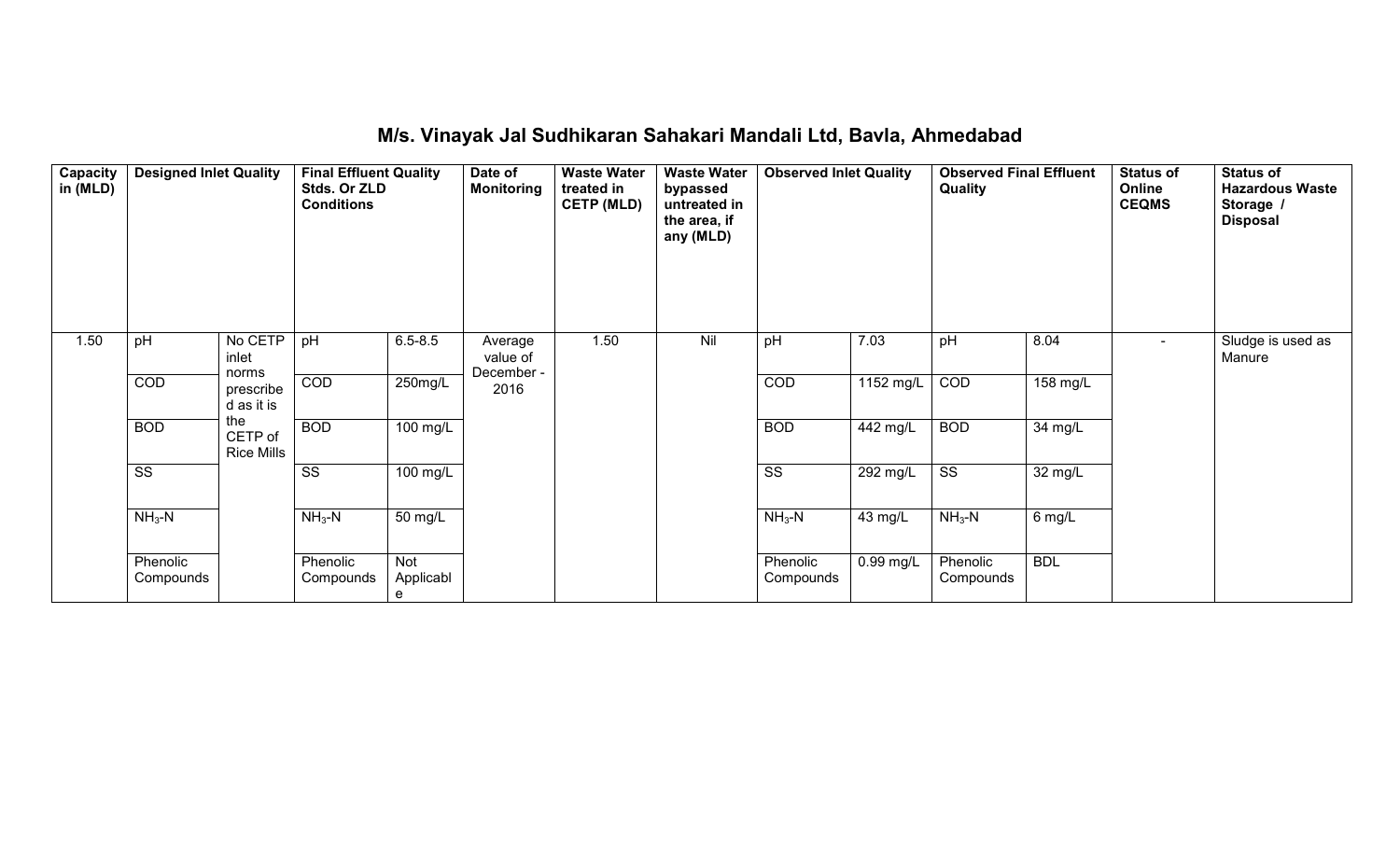## **M/s. Rajkot Electroplating Association, Rajkot**

| Capacity<br>in (MLD) | <b>Designed Inlet Quality</b>                                          | <b>Final Effluent Quality</b><br>Stds. Or ZLD<br><b>Conditions</b> | Date of<br><b>Monitoring</b> | <b>Waste Water</b><br>treated in<br><b>CETP (MLD)</b> | <b>Waste Water</b><br>bypassed<br>untreated in<br>the area, if<br>any (MLD) | <b>Observed Inlet Quality</b> | <b>Observed Final Effluent</b><br>Quality | <b>Status of</b><br>Online<br><b>CEQMS</b> | <b>Status of</b><br><b>Hazardous Waste</b><br>Storage /<br>Disposal |  |  |  |  |
|----------------------|------------------------------------------------------------------------|--------------------------------------------------------------------|------------------------------|-------------------------------------------------------|-----------------------------------------------------------------------------|-------------------------------|-------------------------------------------|--------------------------------------------|---------------------------------------------------------------------|--|--|--|--|
|                      | CETP was found closed during the visit in the month of December - 2016 |                                                                    |                              |                                                       |                                                                             |                               |                                           |                                            |                                                                     |  |  |  |  |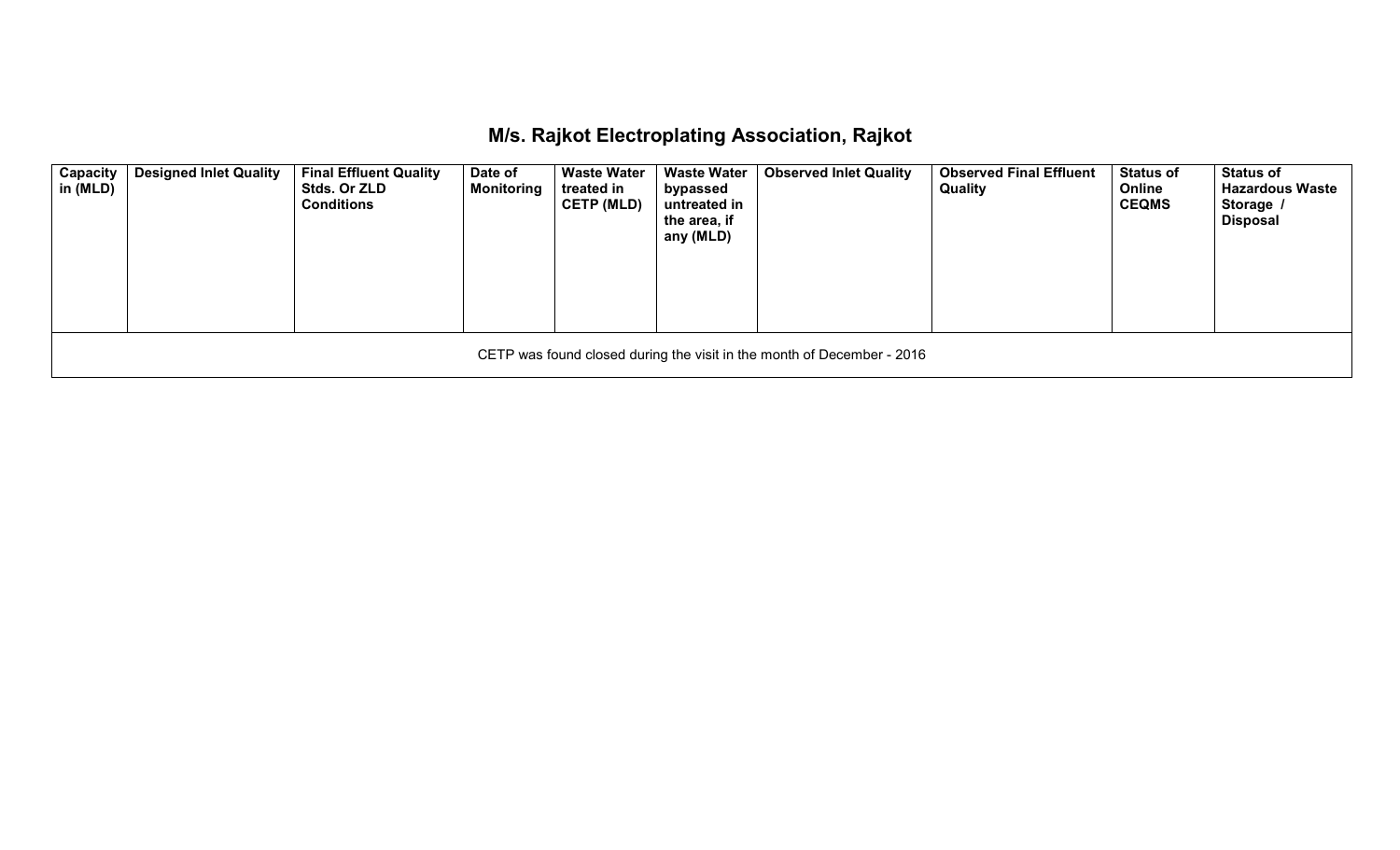#### **M/s. Jay Khodiyar Enviro -Technologies Pvt. Ltd., Rajkot**

| Capacity<br>in (MLD) | <b>Designed Inlet Quality</b> |                 | <b>Final Effluent Quality</b><br>Stds. Or ZLD<br><b>Conditions</b> |                   | Date of<br><b>Monitoring</b> | <b>Waste Water</b><br>treated in<br><b>CETP (MLD)</b> | <b>Waste Water</b><br>bypassed<br>untreated in<br>the area, if<br>any (MLD) | <b>Observed Inlet Quality</b> |                    | <b>Observed Final Effluent</b><br>Quality |             | <b>Status of</b><br>Online<br><b>CEQMS</b> | <b>Status of</b><br><b>Hazardous Waste</b><br>Storage /<br><b>Disposal</b> |
|----------------------|-------------------------------|-----------------|--------------------------------------------------------------------|-------------------|------------------------------|-------------------------------------------------------|-----------------------------------------------------------------------------|-------------------------------|--------------------|-------------------------------------------|-------------|--------------------------------------------|----------------------------------------------------------------------------|
| 0.025                | pH                            | Not<br>Furnishe | pH                                                                 | 6.5 to 8.5        | Average<br>value of          | 0.007                                                 | Nil                                                                         | pH                            | 1.63               | pH                                        | 7.39        | $\blacksquare$                             | Storage - 8 MT                                                             |
|                      | COD                           | d               | COD                                                                | 250 mg/L          | December -<br>2016           |                                                       |                                                                             | COD                           | 43 mg/L            | COD                                       | $9$ mg/L    |                                            |                                                                            |
|                      | <b>BOD</b>                    |                 | <b>BOD</b>                                                         | $30 \text{ mg/L}$ |                              |                                                       |                                                                             | <b>BOD</b>                    | 6 mg/L             | <b>BOD</b>                                | 3 mg/L      |                                            |                                                                            |
|                      | $\overline{\text{SS}}$        |                 | $\overline{\text{ss}}$                                             | 100 mg/L          |                              |                                                       |                                                                             | $\overline{\text{ss}}$        | $735 \text{ mg/L}$ | $\overline{\text{SS}}$                    | $124$ mg/L  |                                            |                                                                            |
|                      | $NH3-N$                       |                 | $NH3-N$                                                            | 50 mg/L           |                              |                                                       |                                                                             | $NH3-N$                       | $1$ mg/L           | $NH3-N$                                   | $1$ mg/L    |                                            |                                                                            |
|                      | Phenolic<br>Compounds         |                 | Phenolic<br>Compounds                                              | 1 mg/L            |                              |                                                       |                                                                             | Phenolic<br>Compounds         | 1.48 mg/L          | Phenolic<br>Compounds                     | $0.80$ mg/L |                                            |                                                                            |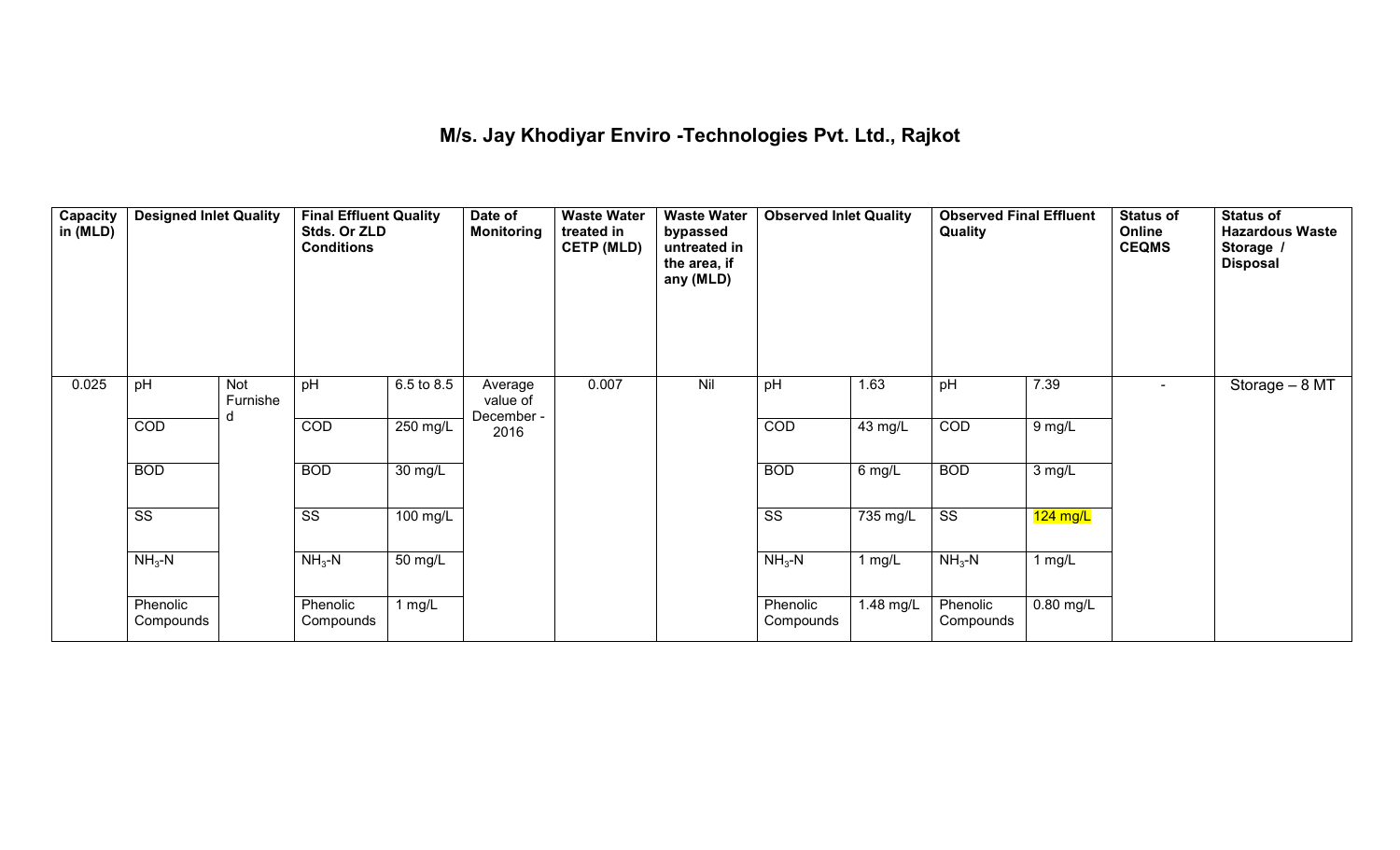**M/s. Jetpur Dyeing & Printing Association, Jetpur, Rajkot** 

| Capacity<br>in (MLD) | <b>Designed Inlet Quality</b> |                 | <b>Final Effluent Quality</b><br>Stds. Or ZLD<br><b>Conditions</b> |                      | Date of<br><b>Monitoring</b> | <b>Waste Water</b><br>treated in<br><b>CETP (MLD)</b> | <b>Waste Water</b><br>bypassed<br>untreated in<br>the area, if<br>any (MLD) | <b>Observed Inlet Quality</b> |                    | <b>Observed Final Effluent</b><br>Quality |          | <b>Status of</b><br>Online<br><b>CEQMS</b> | <b>Status of</b><br><b>Hazardous Waste</b><br>Storage /<br><b>Disposal</b> |
|----------------------|-------------------------------|-----------------|--------------------------------------------------------------------|----------------------|------------------------------|-------------------------------------------------------|-----------------------------------------------------------------------------|-------------------------------|--------------------|-------------------------------------------|----------|--------------------------------------------|----------------------------------------------------------------------------|
| 10.00                | pH                            | Not<br>Furnishe | pH                                                                 | 6.5 to 8.5           | Average<br>value of          | 7.00                                                  | Nil                                                                         | pH                            | 8.76               | pH                                        | 8.39     | pH, Flow<br>meter                          | Storage - 175 MT                                                           |
|                      | COD                           |                 | COD                                                                | $250$ mg/L           | December -<br>2016           |                                                       |                                                                             | COD                           | 520 mg/L           | COD                                       | 114 mg/L |                                            | Disposal - 125<br><b>MT</b>                                                |
|                      | <b>BOD</b>                    |                 | <b>BOD</b>                                                         | $\overline{30}$ mg/L |                              |                                                       |                                                                             | <b>BOD</b>                    | $181 \text{ mg/L}$ | <b>BOD</b>                                | 31 mg/L  |                                            |                                                                            |
|                      | $\overline{\text{ss}}$        |                 | SS                                                                 | 100 mg/L             |                              |                                                       |                                                                             | SS                            | 506 mg/L           | $\overline{\text{ss}}$                    | 388 mg/L |                                            |                                                                            |
|                      | $NH3-N$                       |                 | $NH3-N$                                                            | $50 \text{ mg/L}$    |                              |                                                       |                                                                             | $NH3-N$                       | 6 mg/L             | $NH3-N$                                   | 8 mg/L   |                                            |                                                                            |
|                      | Phenolic<br>Compounds         |                 | Phenolic<br>Compounds                                              | 1 mg/L               |                              |                                                       |                                                                             | Phenolic<br>Compounds         |                    | Phenolic<br>Compounds                     |          |                                            |                                                                            |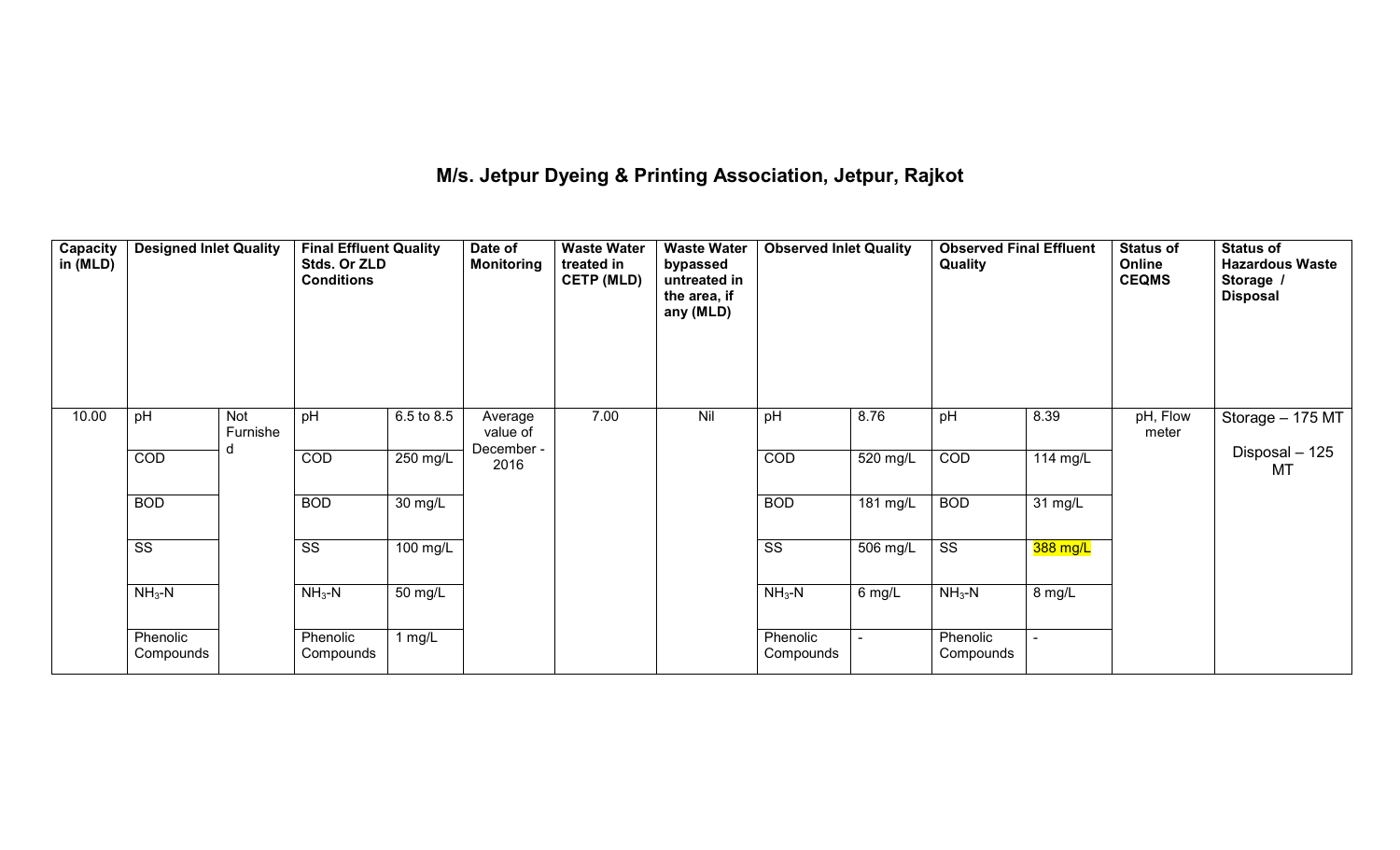#### **M/s. Shri Dhareshwar GIDC Vistar Association, Dhareshwar, Rajkot**

| <b>Capacity</b><br>in (MLD) | <b>Designed Inlet Quality</b> |                          | <b>Final Effluent Quality</b><br>Stds. Or ZLD<br><b>Conditions</b> |                          | Date of<br><b>Monitoring</b>      | <b>Waste Water</b><br>treated in<br><b>CETP (MLD)</b> | <b>Waste Water</b><br>bypassed<br>untreated in<br>the area, if<br>any (MLD) | <b>Observed Inlet Quality</b> |          | <b>Observed Final Effluent</b><br>Quality |            | <b>Status of</b><br>Online<br><b>CEQMS</b> | <b>Status of</b><br><b>Hazardous Waste</b><br>Storage /<br><b>Disposal</b> |
|-----------------------------|-------------------------------|--------------------------|--------------------------------------------------------------------|--------------------------|-----------------------------------|-------------------------------------------------------|-----------------------------------------------------------------------------|-------------------------------|----------|-------------------------------------------|------------|--------------------------------------------|----------------------------------------------------------------------------|
| 0.09                        | pH                            |                          | pH                                                                 | 6.5 to 8.5               | Average<br>value of<br>December - | 0.07                                                  | Nil                                                                         | pH                            | 8.05     | pH                                        | 7.88       | pH, Flow<br>Meter                          | Storage - 8 MT                                                             |
|                             | COD                           | $\overline{\phantom{0}}$ | COD                                                                | 250 mg/L                 | 2016                              |                                                       |                                                                             | COD                           | 840 mg/L | COD                                       | $344$ mg/L |                                            |                                                                            |
|                             | <b>BOD</b>                    | $\blacksquare$           | <b>BOD</b>                                                         | 100 mg/L                 |                                   |                                                       |                                                                             | <b>BOD</b>                    | 281 mg/L | <b>BOD</b>                                | $116$ mg/L |                                            |                                                                            |
|                             | $\overline{\text{SS}}$        |                          | $\overline{\text{SS}}$                                             | 100 mg/L                 |                                   |                                                       |                                                                             | $\overline{\text{SS}}$        | 316 mg/L | $\overline{\text{ss}}$                    | $120$ mg/L |                                            |                                                                            |
|                             | $NH3-N$                       |                          | $NH3-N$                                                            | 50 mg/L                  |                                   |                                                       |                                                                             | $NH3-N$                       | 36 mg/L  | $NH3-N$                                   | 20 mg/L    |                                            |                                                                            |
|                             | Phenolic<br>Compounds         | $\overline{a}$           | Phenolic<br>Compounds                                              | $\overline{\phantom{0}}$ |                                   |                                                       |                                                                             | Phenolic<br>Compounds         | ٠        | Phenolic<br>Compounds                     |            |                                            |                                                                            |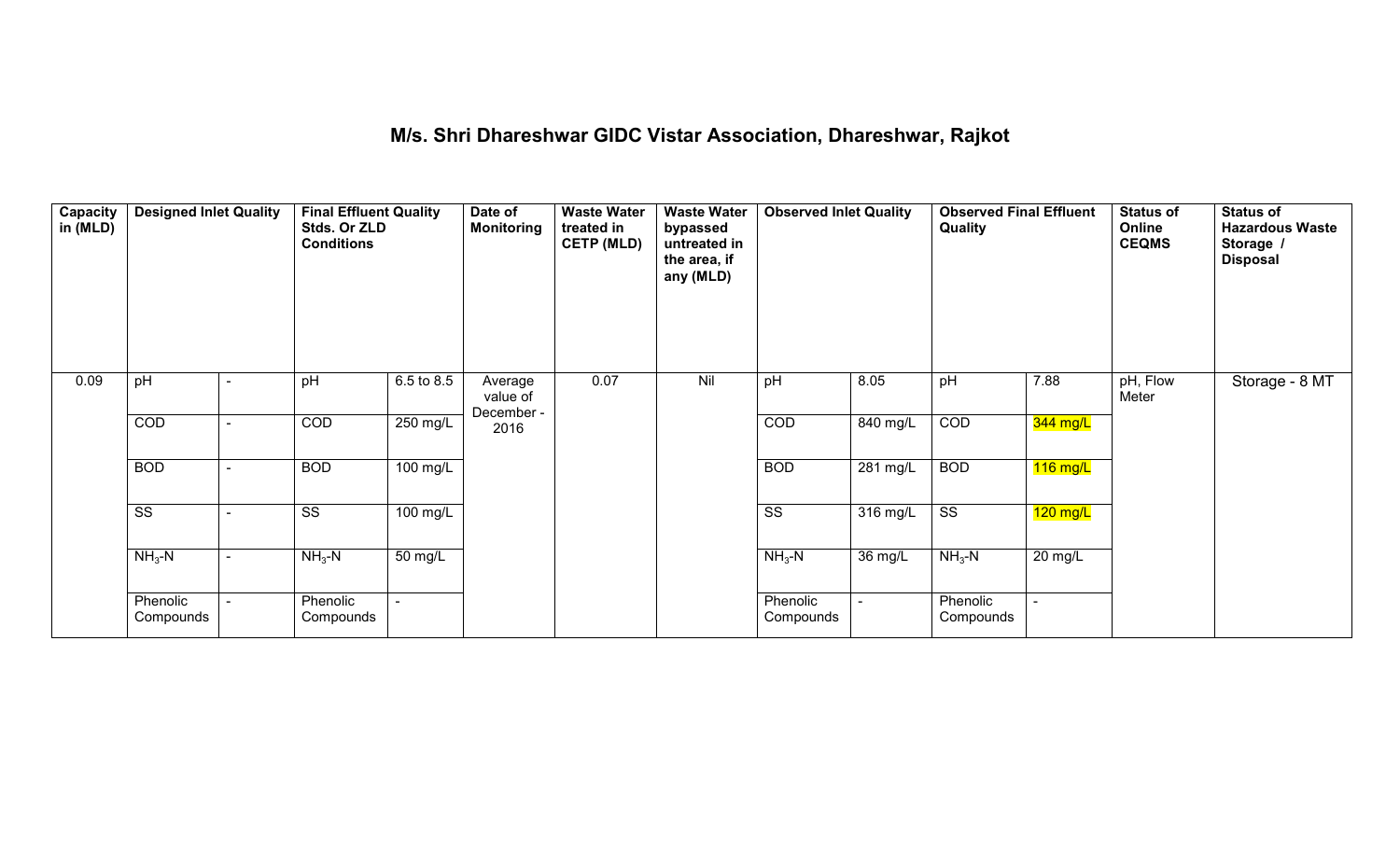## **M/s. Bhatgam Washing Ghat Suddhikaran Yojana Pvt. Ltd., Bhatgam, Rajkot**

| <b>Capacity</b><br>in (MLD) | <b>Designed Inlet Quality</b> |  | <b>Final Effluent Quality</b><br>Stds. Or ZLD<br><b>Conditions</b> |                      | Date of<br><b>Monitoring</b>    | <b>Waste Water</b><br>treated in<br><b>CETP (MLD)</b> | bypassed<br>untreated in<br>the area, if<br>any (MLD)<br>Nil | <b>Observed Inlet Quality</b> |                    | <b>Observed Final Effluent</b><br>Quality |                    | <b>Status of</b><br>Online<br><b>CEQMS</b> | <b>Status of</b><br><b>Hazardous Waste</b><br>Storage /<br><b>Disposal</b> |
|-----------------------------|-------------------------------|--|--------------------------------------------------------------------|----------------------|---------------------------------|-------------------------------------------------------|--------------------------------------------------------------|-------------------------------|--------------------|-------------------------------------------|--------------------|--------------------------------------------|----------------------------------------------------------------------------|
| 30                          | pH                            |  | pH                                                                 | 6.5 to 8.5           | Average<br>value of<br>month of | 6.00                                                  |                                                              | pH                            | 10.86              | pH                                        | 8.96               | pH, Flow<br>meter, SS,<br>Color, MLSS,     | Storage - 1000<br><b>MT</b>                                                |
|                             | COD                           |  | COD                                                                | 100 mg/L             | December -<br>2016              |                                                       |                                                              | COD                           | 388 mg/L           | COD                                       | $114 \text{ mg/L}$ | COD                                        | Disposal - 124<br><b>MT</b>                                                |
|                             | <b>BOD</b>                    |  | <b>BOD</b>                                                         | $30 \text{ mg/L}$    |                                 |                                                       |                                                              | <b>BOD</b>                    | 129 mg/L           | <b>BOD</b>                                | 31 mg/L            |                                            |                                                                            |
|                             | $\overline{\text{ss}}$        |  | $\overline{\text{SS}}$                                             | $100$ mg/L           |                                 |                                                       |                                                              | $\overline{\text{SS}}$        | $\sqrt{2231}$ mg/L | $\overline{\text{ss}}$                    | 1184 mg/L          |                                            |                                                                            |
|                             | $NH3-N$                       |  | $NH3-N$                                                            | $\overline{50}$ mg/L |                                 |                                                       |                                                              | $NH3-N$                       | $11$ mg/L          | $NH3-N$                                   | 6 mg/L             |                                            |                                                                            |
|                             | Phenolic<br>Compounds         |  | Phenolic<br>Compounds                                              | 1 $mg/L$             |                                 |                                                       |                                                              | Phenolic<br>Compounds         |                    | Phenolic<br>Compounds                     |                    |                                            |                                                                            |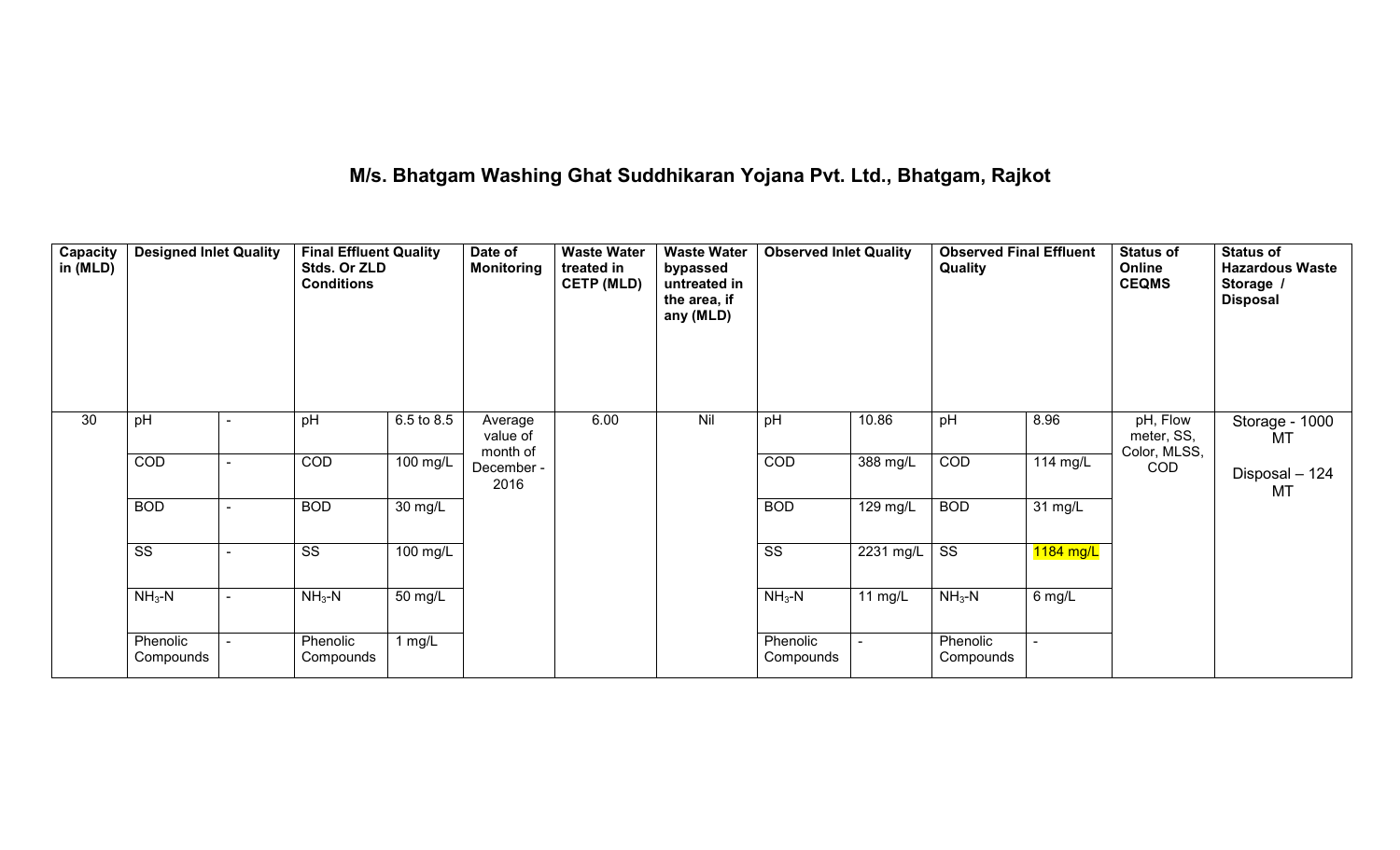#### **M/s. Veraval Industries Association, Veraval, Junagadh**

| Capacity<br>in (MLD) | <b>Designed Inlet Quality</b> |                | <b>Final Effluent Quality</b><br>Stds. Or ZLD<br><b>Conditions</b> |                    | Date of<br><b>Monitoring</b>    | <b>Waste Water</b><br>treated in<br><b>CETP (MLD)</b> | <b>Waste Water</b><br>bypassed<br>untreated in<br>the area, if<br>any (MLD) | <b>Observed Inlet Quality</b> |             | <b>Observed Final Effluent</b><br>Quality |            | <b>Status of</b><br>Online<br><b>CEQMS</b> | <b>Status of</b><br><b>Hazardous Waste</b><br>Storage /<br><b>Disposal</b> |
|----------------------|-------------------------------|----------------|--------------------------------------------------------------------|--------------------|---------------------------------|-------------------------------------------------------|-----------------------------------------------------------------------------|-------------------------------|-------------|-------------------------------------------|------------|--------------------------------------------|----------------------------------------------------------------------------|
| 5                    | pH                            | 5.5 to 9       | pH                                                                 | 6 to 9             | Average<br>value of<br>month of | 1.5                                                   | Nil                                                                         | pH                            | 7.20        | pH                                        | 7.50       |                                            |                                                                            |
|                      | COD                           | 3500<br>mg/L   | COD                                                                | 250 mg/L           | December -<br>2016              |                                                       |                                                                             | COD                           | 1010 mg/L   | COD                                       | $310$ mg/L |                                            |                                                                            |
|                      | <b>BOD</b>                    | 1000<br>mg/L   | <b>BOD</b>                                                         | 100 mg/L           |                                 |                                                       |                                                                             | <b>BOD</b>                    | 445 mg/L    | <b>BOD</b>                                | $118$ mg/L |                                            |                                                                            |
|                      | $\overline{\text{ss}}$        | 200 mg/L       | $\overline{\text{ss}}$                                             | $100 \text{ mg/L}$ |                                 |                                                       |                                                                             | $\overline{\text{ss}}$        | $1376$ mg/L | $\overline{\text{ss}}$                    | $530$ mg/L |                                            |                                                                            |
|                      | $NH3-N$                       | 50 mg/L        | $NH3-N$                                                            | 50 mg/L            |                                 |                                                       |                                                                             | $NH3-N$                       | 196 mg/L    | $NH3-N$                                   | 168 mg/L   |                                            |                                                                            |
|                      | Phenol                        | $\blacksquare$ | Phenol                                                             | $\blacksquare$     |                                 |                                                       |                                                                             | Phenolic<br>Compounds         |             | Phenolic<br>Compounds                     |            |                                            |                                                                            |